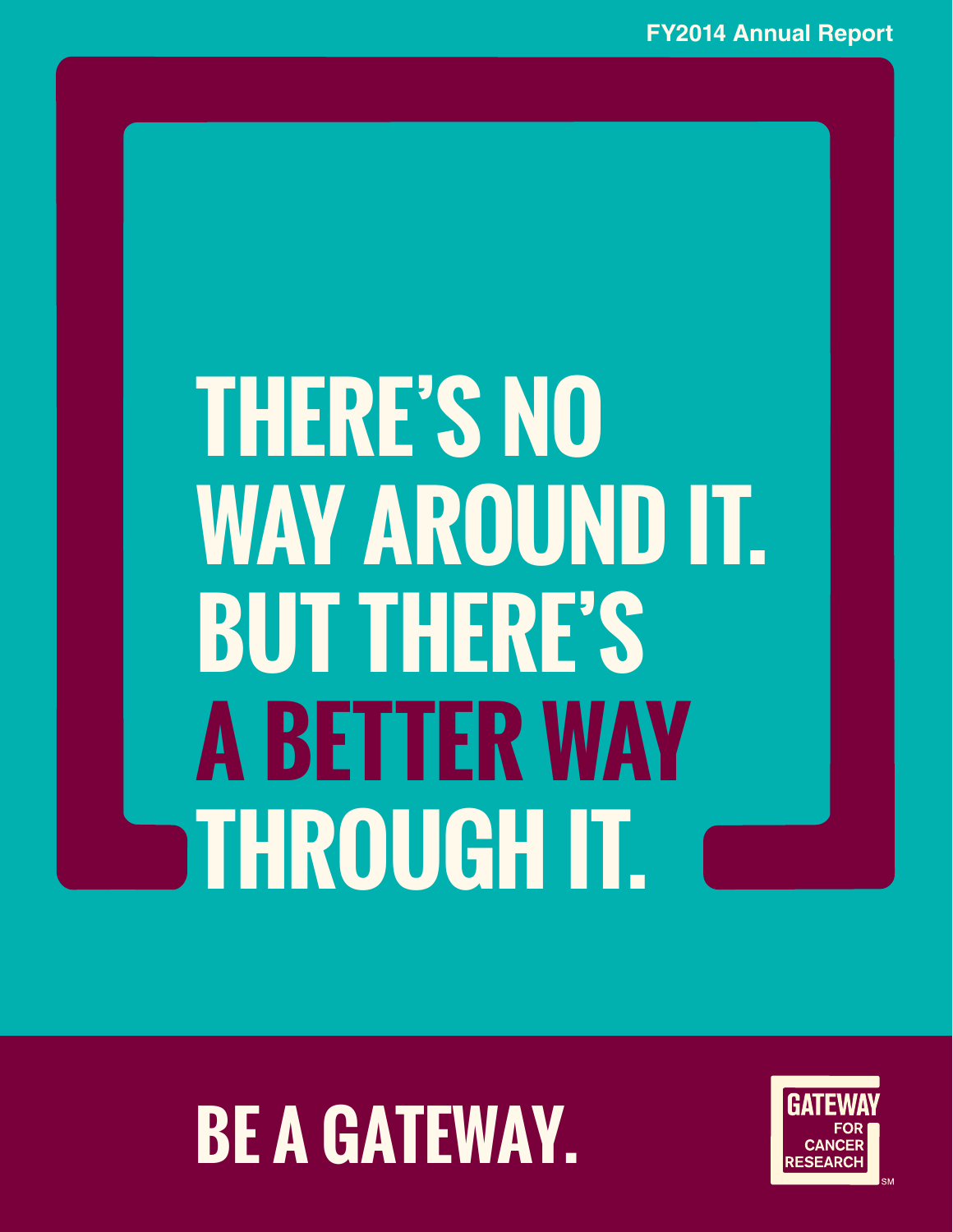## **VISION:**

Our vision is to shape a world in which a cancer diagnosis is no longer feared.

## **MISSION:**

Our mission is to fund meaningful and breakthrough clinical trials worldwide that help people living with cancer to feel better, live longer and conquer cancer TODAY.

## **OUR IMPACT:**

- Patients have a voice in research priorities and measures.
- Patients share in a sense of urgency to advance research.
- Raising the standard of care via transformative discoveries.
- Improving the quality of life and health outcomes for patients so they can feel better and live longer.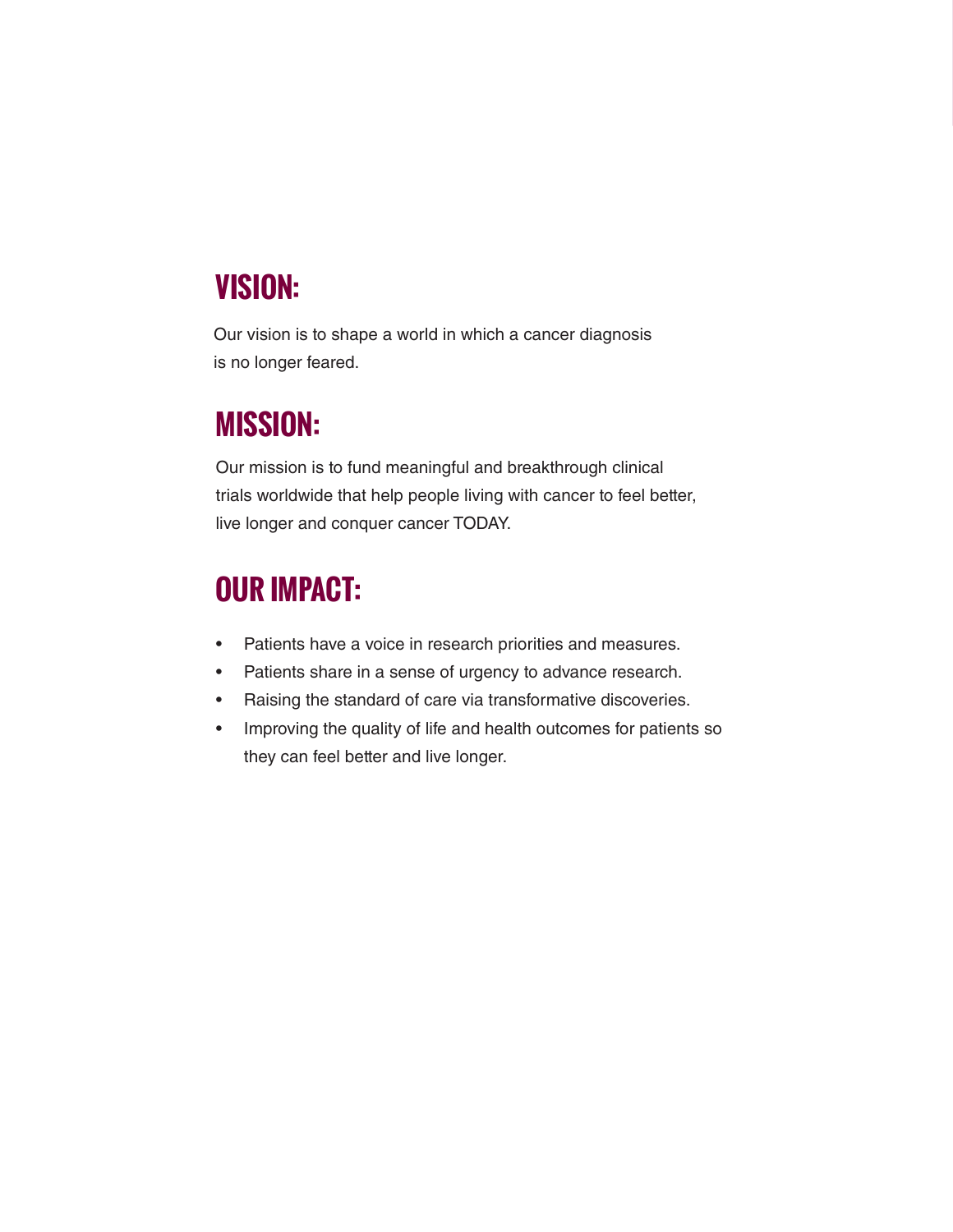## **TABLE OF CONTENTS**

- Letter from the Chairman
- Letter from the President
- Patient Impact
- Cancer Researcher of the Year
- Current Clinical Trials
- Grants Go Digital
- Cures Gala
- Cures Ahead Golf
- Team Demand
- Trails 4 Trials
- Associates Board Gateway to Wellness
- Financial Highlights
- Thanks to Our Donors
- Leadership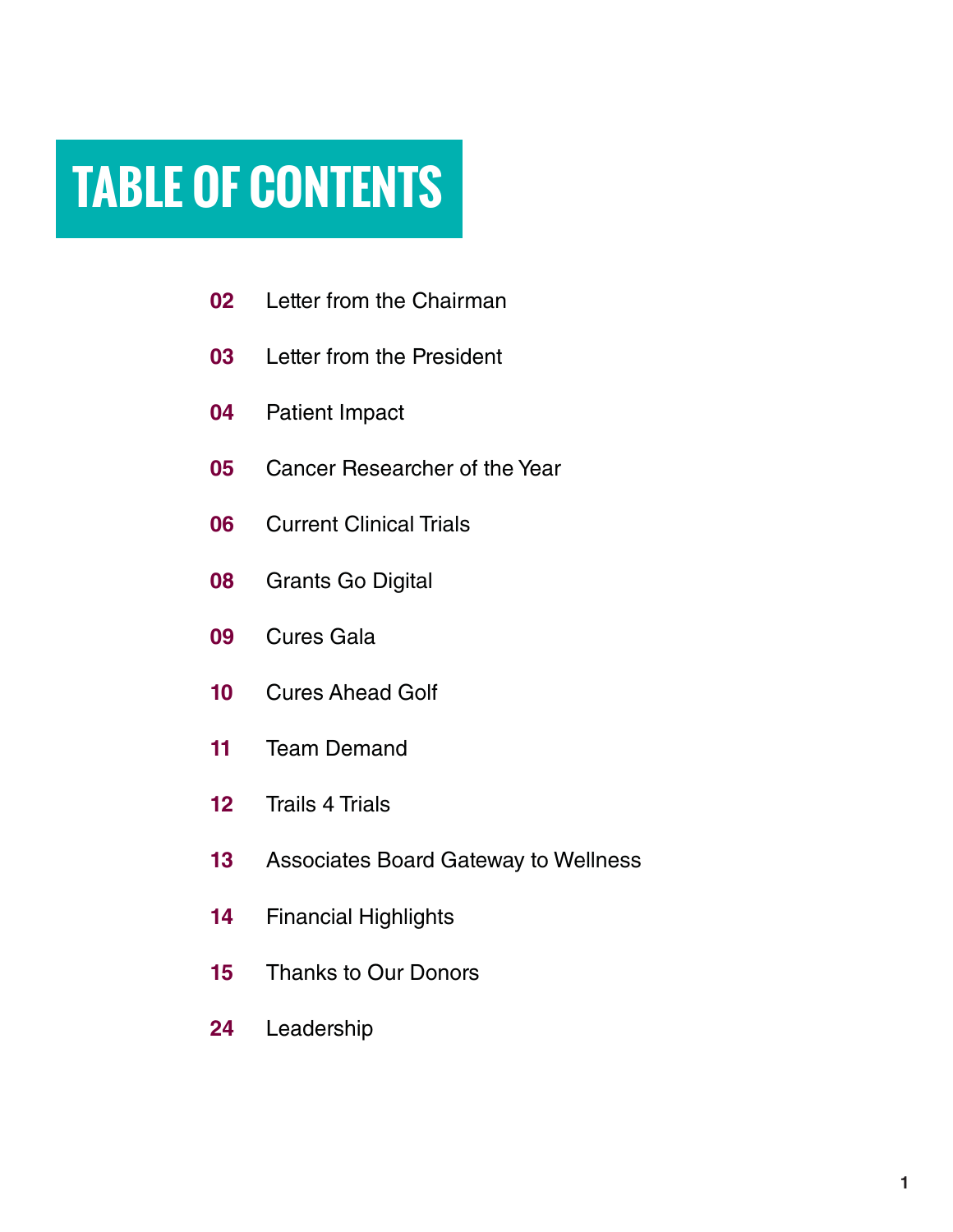## **LETTER FROM THE CHAIRMAN**



"By focusing on patient impact via the most novel treatments and clinical trials, we open the door for every donor to become a gateway. "

- Richard J Stephenson

Dear Esteemed Colleagues and Friends,

I am proud to serve alongside each and every one of you, our heroes; the courageous patients, compassionate caregivers, tireless researchers and dedicated donors who gallantly shape a world in which a cancer diagnosis is no longer feared!

This has been a monumental year for Gateway; 12 new grants have been awarded to innovative cancer clinical trial researchers, bringing our total funding to an impressive 36 clinical trials at premier academic research institutions across the country and abroad. We purposely and exclusively invest in the next generation of potential breakthroughs in patient-centered cancer research in order to drive transformational advances TODAY!

Ultimately, Gateway is unique in that we always and only focus on the patient. We honor the people at the heart of a clinical trial; patients whose enrollment helps us find better treatments for all. We feel a deep responsibility to all of these people to create a shared sense of urgency in the field, and to improve the overall standard of care by driving transformative discoveries. Our single dauntless duty of this organization is to help people living with cancer feel better, live longer and conquer cancer TODAY!

Clinical trials offer hope - where new treatments and targeted therapies will slow cancer growth or eliminate it entirely, without the physical and emotional side effects of conventional therapy. Gateway meticulously unearths cancer clinical trials that more precisely target and eliminate cancer while reducing the burdens of treatment, but maintaining the best possible quality of life. At Gateway, we believe the journey to treat and cure cancer should require less struggle and more life!

In the pages that follow, we will update you on Gateway achievements, activities and the cancer clinical trials only made possible because of your generous support. We are tremendously grateful to the patients who have allowed us to share their courageous stories of hope and life. However, we would be remiss not to equally acknowledge the cancer researchers who have decisively partnered with us to help people living with cancer to feel better and live longer.

We are quite literally the "gateway" connecting world-class doctors and their revolutionary and promising cancer research, to courageous patients, through heroic champions like you. By focusing on patient impact via the most novel treatments and clinical trials, we open the door for every donor to become a gateway. Your faithful support allows Gateway to expand its commitments to patients and investigators by increasing our investments in breakthrough research. Thank you for accompanying us on this critical mission, together we will conquer cancer TODAY!

Gratefully yours,

Richard J Stephenson *Chairman of the Board of Directors, Gateway for Cancer Research*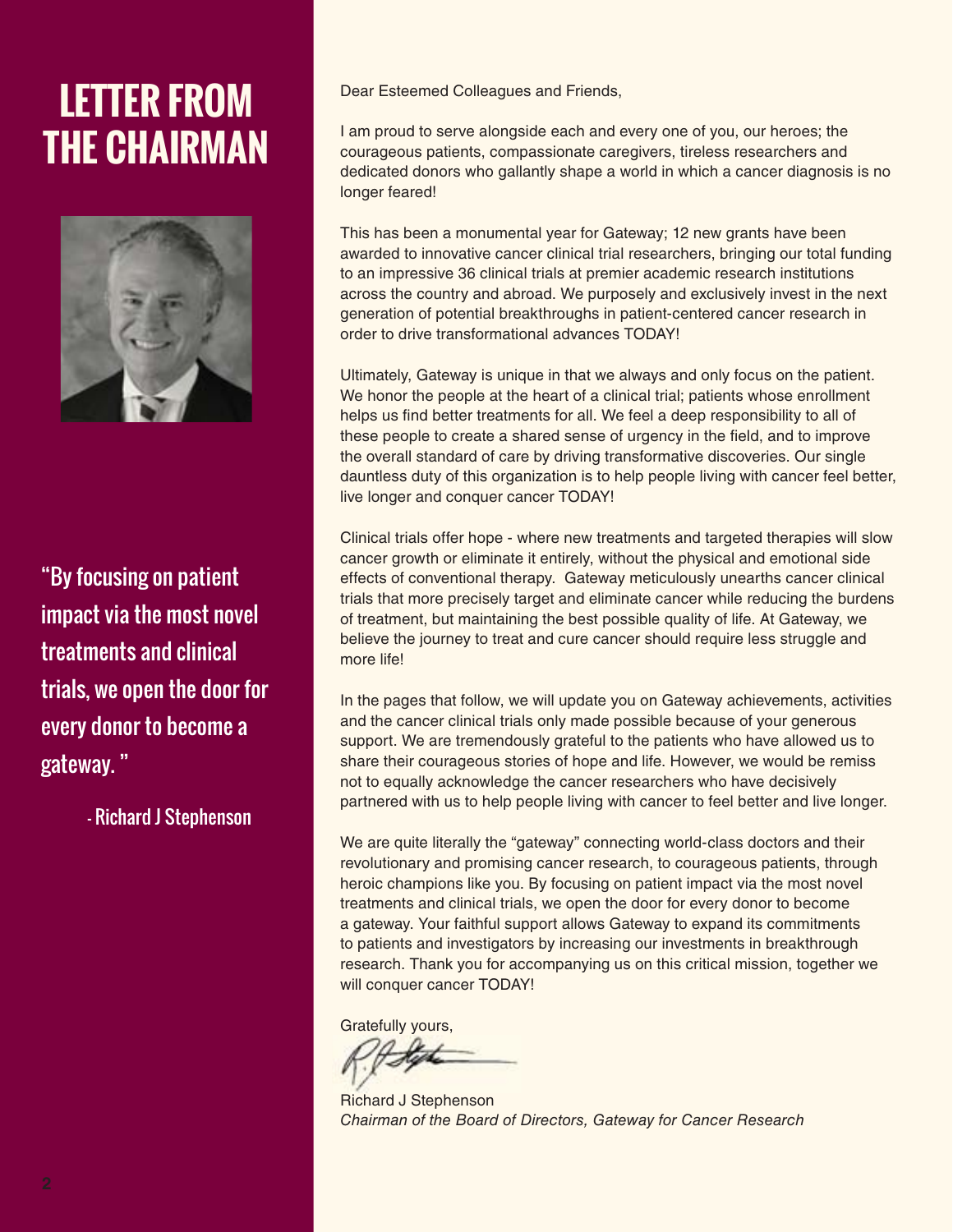#### Dear Friends,

*Compelling.* That's how I feel about the Vision and Mission of Gateway for Cancer Research. **To shape a world in which a cancer diagnosis is no longer feared** – I believe that is not only a hopeful and inspiring Vision, it is realistic. Through **funding the most meaningful and breakthrough cancer clinical trials worldwide, we can help people living with cancer to live longer, feel better and conquer cancer TODAY!** I truly believe, in my lifetime, that the research we fund will lead to a number of cures for many people. In addition, I believe our Gateway-funded research will lead to discovery of targeted, personalized treatments that will make cancer manageable for many, many more. Imagine a world in which a cancer diagnosis is no longer feared. Simply Compelling!

I'm honored to serve as President of Gateway. When I began January 1, 2014, I wanted to listen, assess and ask questions of the Board Members, Gatewayfunded researchers, donors, volunteers, partners and staff members. I learned of Gateway's history and came to some conclusions about Gateway's present and future direction. Together, we forged a new Strategic Plan that is focused on six "strategic pillars":

- Diversify Gateway's funding base by developing philanthropic relationships with individuals.
- Leverage existing relationships and networks to expand beyond the Chicago region.
- Partner with like-minded organizations and researchers to increase impact.
- Proactively initiate focused grantmaking on "Next Generation" research aligned with genomics and personalized medicine.
- Communicate Gateway's brand simply and consistently.
- Become a thought leader to elevate Gateway's prominence as a trusted resource.

As a result of these strategies, we streamlined the grants review process, implemented a cloud based electronic grants management system and developed an industry first impact framework. We developed and updated our Gateway brand to create consistency across all of our communications. We engaged people in running, walking, biking and golfing on our behalf. We nurtured an Associates Board of young professionals who hosted two very successful events to raise money for Gateway. We developed an Annual Fund campaign and direct response communications. Four new Board Members joined us this year, as well as additional new members of Gateway's Board of Scientific Counselors, Research Advisory Committee, Cures Ahead Golf committee, Cures Gala committee and others who simply want to be connected to Gateway.

Much has been accomplished in the past fiscal year, which lays the groundwork for Gateway's ambitious future; however, we still have much to achieve on behalf of cancer patients. Please know how much we appreciate your contribution to the important research that will bring us closer to our **compelling** Vision!

Warm Regards,

Vuene Chill Dartels

Teresa Hall Bartels *President, Gateway for Cancer Research*

## **FROM OUR PRESIDENT**



"I truly believe, in my lifetime, that the research we fund will lead to a number of cures for many people."

- Teresa Hall Bartels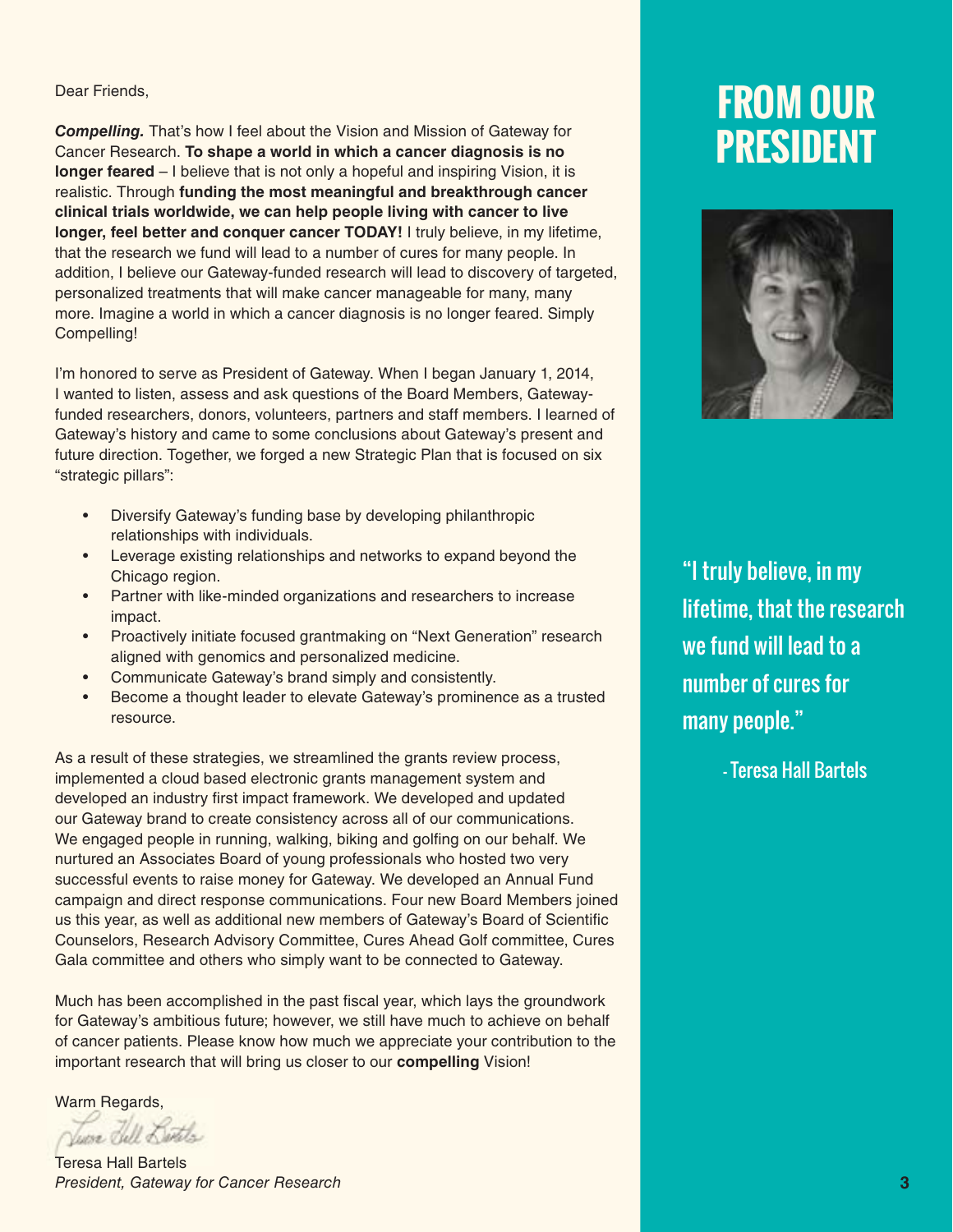

 - Lee Thompson "I know somehow that this is meant to change my life not end my life."

When Lee Thompson first learned he had colorectal cancer, it was of course a shock, but he had a feeling that his battle with cancer was going to change his life—not end it. He was right.

For Thompson, participation in a Gateway-funded clinical trial was indeed life-changing. He responded well to the trial's novel combination drug therapy for advanced stage colorectal cancer and is now in clinical remission.

When he first learned about the clinical trial led by Dr. Edward Lin, he was very excited to participate, not only for the potential near-term treatment benefits, but the promise of long-term impact on millions of lives. "I think as patients we have a certain amount of responsibility to participate, because without patients it's hard to have a clinical trial," said Thompson. And, he added, "the outcome is worth the effort."

Thompson deeply appreciates the support of Gateway donors. "Thank you very much for your contributions. You have made a significant impact in my life."

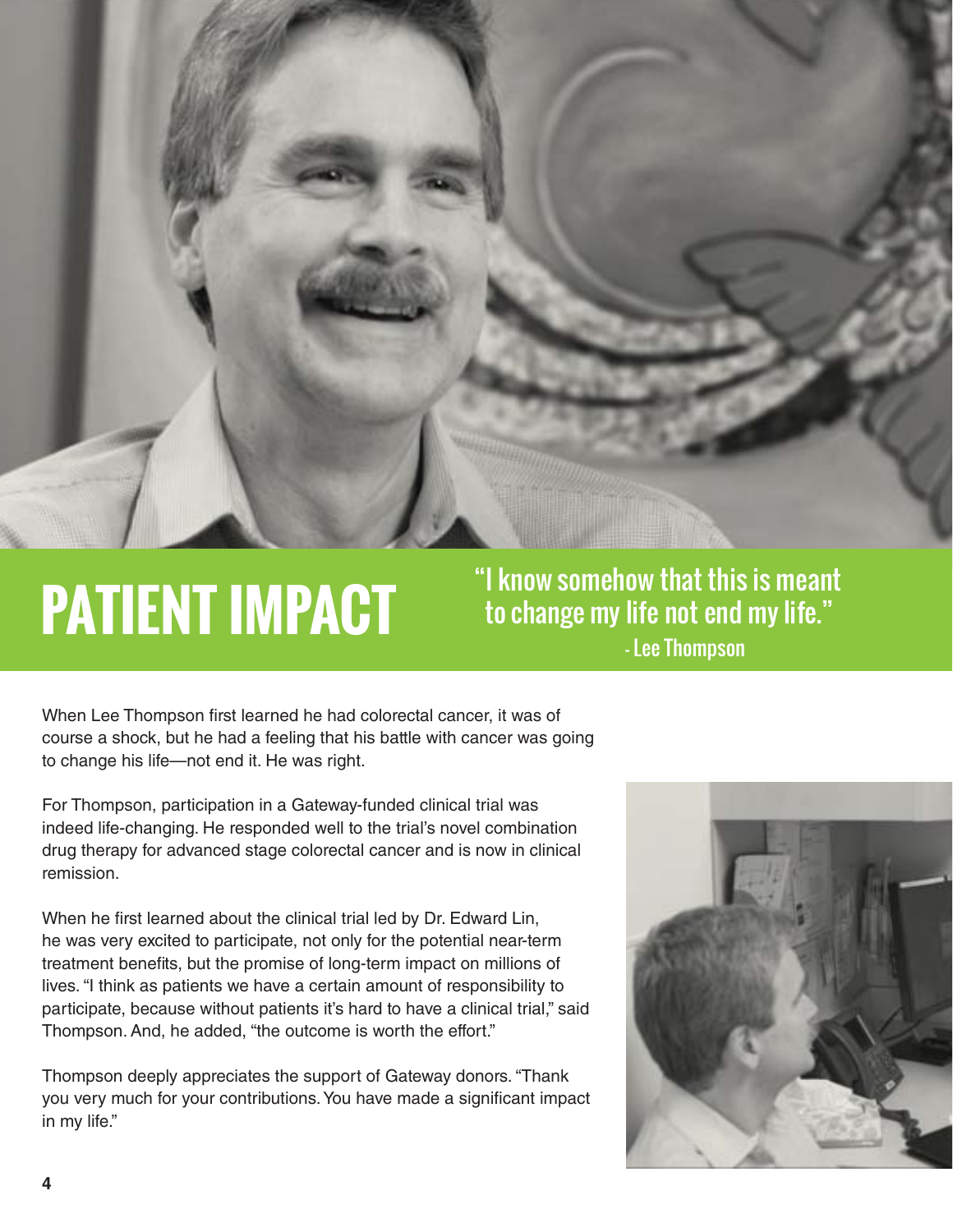## **CANCER RESEARCHER OF THE YEAR** Dr. Edward Lin

With funding from Gateway, Dr. Lin is leading a phase II clinical trial that restores hope – and life – for individuals with advanced stage colorectal cancer.

When diagnosed as advanced metastatic disease, colorectal cancer is traditionally associated with a poor prognosis, with 5-year survival rates in the range of 5 to 8 percent.

In contrast, about 40 percent of Dr. Lin's patients have achieved complete or near complete responses, with little or no detectable presence of cancer. Even more encouraging is that Dr Lin's therapy has extended patients' lives to a median survival of 92.7 months, all while avoiding the traditional and more toxic regimen of intravenous chemotherapy.



*Dr. Edward Lin of the Fred Hutchinson Cancer Research Center received the 2014 Cancer Researcher of the Year Award from Gateway. The award recognizes a Gateway-funded researcher who not only advances knowledge, but also enriches the lives of people living with cancer today.* 



## NOVEL APPROACH

Observing that cancer stem cells hide and become drug resistant to conventional chemotherapy, Dr. Lin developed a new therapy called ADAPT: Activating (CSCs) from Dormancy And Potentiate for subsequent Targeting.

ADAPT therapy activates, exposes and destroys seemingly evasive colorectal cancer stem cells using a novel combination of an orally-administered chemotherapy agent and an anti-inflammatory drug traditionally used to treat arthritis.

To date, approximately 150 patients have been treated with ADAPT therapy since the clinical trial began in October 2013, and a total of 43 will be enrolled in the phase II study funded by Gateway.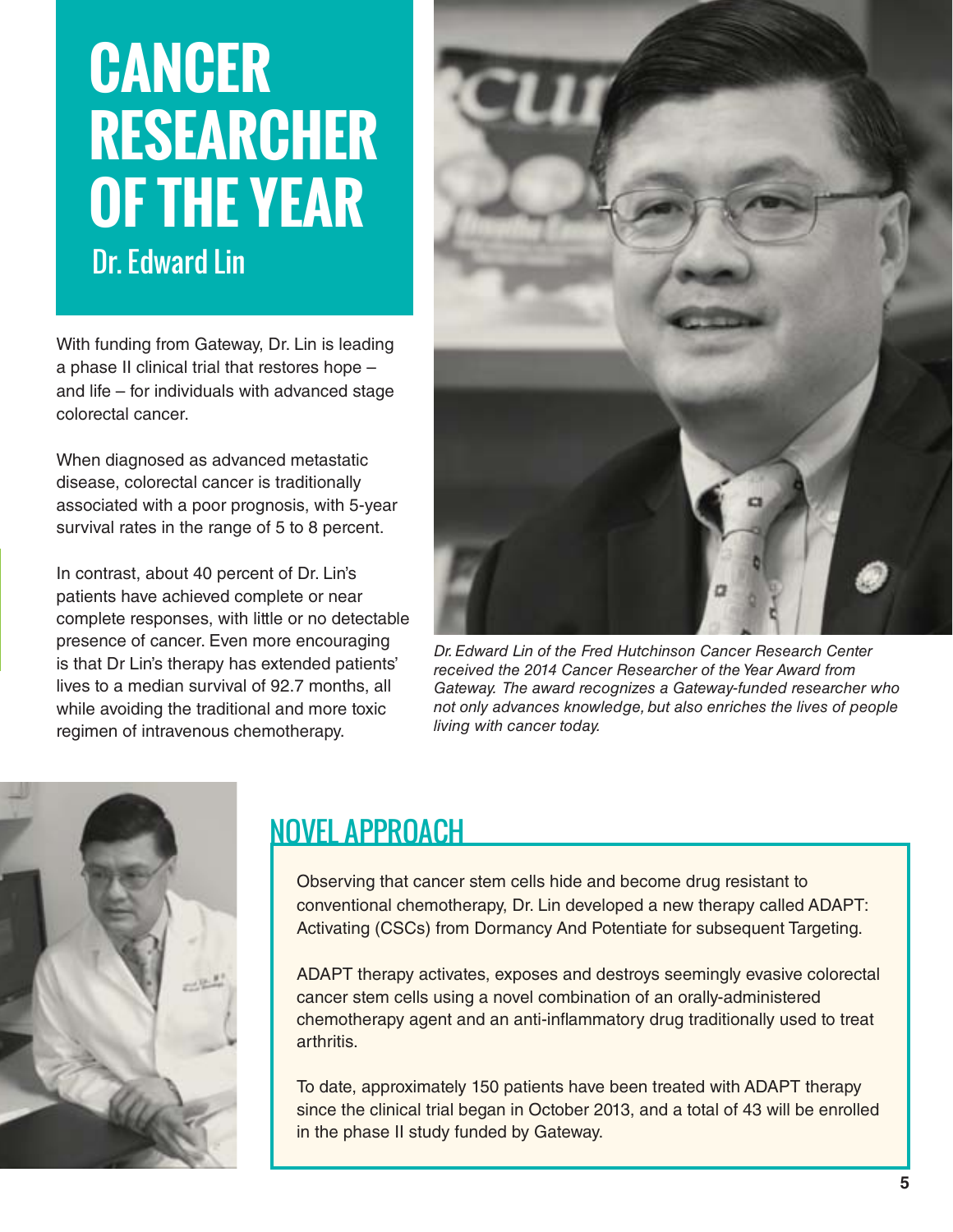## BLOOD/HEMATOLOGIC MALIGNANCIES

**Dr. Charalambos Andreadis** University of California, San Francisco *Use of anti-HGF antibody in treatment of refractory AML* 

**Dr. David Avigan**  Beth Israel Deaconess Medical Center *Powerful New Tools for Battling Myeloma* 

**Dr. Nelson Chao** Duke University *Microbiome and Stem Cell Transplantation: Home Care vs. Standard Hospital Care.* 

**Dr. Sung Choi** *University of Michigan Approved Drug that will Reduce Graft vs Host Disease in Bone Marrow Transplant Patients* 

**Dr. Gary Deng** Memorial Sloan-Kettering Cancer Center *Acupuncture for Symptom Control in Stem Cell Transplantation Patients*

**Dr. Christoph Driessen** Kantonsspital St.Gallen (Switzerland) *Treating Chemo-Resistant Multiple Myeloma with HIV Drug*

**Dr. Joseph Pidala** Moffitt Cancer Center *Immune Suppressive Medications for Graft vs. Host Disease Following Stem Cell Transplants*

**Dr. David Schwartz** John Theurer Cancer Center at Hackensack University *Novel Study to Reduce Graft vs. Host Disease in Transplant Recipients*

**Dr. Radek Skoda** University of Basel (Switzerland) *Novel Treatment of Myeloproliferative Neoplasms* 

**Drs. Noel Raynal** and **Henrique Bittencourt** *Combination Therapy for Pediatric Patients with Solid Tumors and Leukemia*

**Dr. Weili Sun** Children's Hospital Los Angeles *New Epigenetic Approaches to Leukemia Therapy for Children*

**Dr. Jeffery Wong** City of Hope *Targeted Radiation Therapy to Reduce Toxicity in Bone Marrow Transplantation*

**Dr. Jane Winter** Northwestern University *A New Drug that Targets PD-1 and Restarts the Body's Ability to Attack Any Hiding Tumor Cells* 

**Dr. Clive Zent** Mayo Clinic *Early Treatment Intervention for Chronic Lymphocytic Leukemia (CLL)* 

## BONE

**Dr. Frank Balis** The Children's Hospital of Philadelphia *Prevention of Nephrotoxicity in Pediatric Osteosarcoma*

### **BRAIN**

**Dr. Robert Aiken** Rush University Medical Center *IGF-1R Inhibitor for Patients with Recurrent Malignant Astrocytoma*

**Dr. Behnam Badie** City of Hope *Immunotherapy using IL 13Rα2 for the Treatment of Malignant Glioma*

**Dr. Pierre-Yves Dietrich**  University Hospital Geneva (Switzerland) *Peptide Cancer Vaccine for Glioblastoma*

**Dr. Sarah Leary** Seattle's Children Hospital *New Treatment using Tumor Paint in Pediatric Patients with Brain Cancer*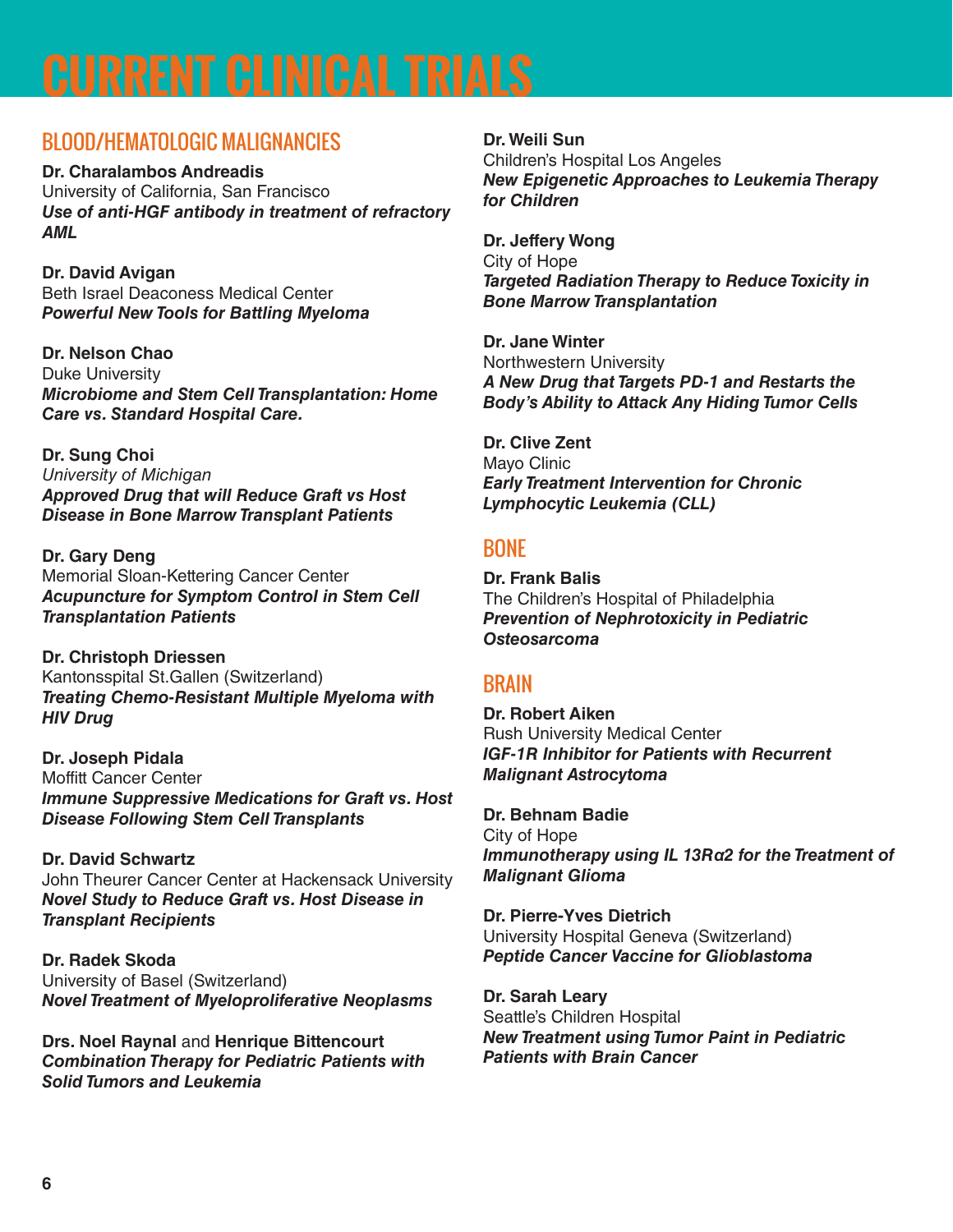## **BREAST**

**Dr. Rebecca Aft** Washington University (St. Louis) *Effects of Herceptin on Survival in Breast Cancer Patients*

**Dr. Nagi Kumar** Moffitt Cancer Institute *Ameliorating Symptoms of Cognitive Impairment in Women Treated with Chemotherapy for Breast Cancer*

#### **Dr. Christoph Mamot**

Cantonal Hospital Aarau (Switzerland) *Potential New Pathway for Safe and Effective Targeted Delivery of Anticancer Drugs in Patients with Triple Negative Breast Cancer*

**Dr. Mark Pegram** Stanford University *Novel Treatment of Secondary Lymphedema Resulting From Local Management of Malignancy*

#### **CERVICAL**

**Dr. Lois Ramondetta** MD Anderson Cancer Center *Targeting Hormonal Triggers in Cervical Cancer*

#### COLON / COLORECTAL

**Dr. Edward Lin** Fred Hutchinson Cancer Research Center *Two-Step ADAPT Therapy for Metastatic Colorectal Cancer*

**Dr. Rina Rosin-Arbesfeld** Tel Aviv University (Israel) *Novel Use of Antibiotics to Treat Colorectal Cancer*

#### **ESOPHAGUS**

**Dr. Craig Lockhart** Washington University School of Medicine *Treating Esophagogastric Cancer using Genetic Markers*

### LUNG

**Dr. Richard Pietras** UCLA Jonsson Comprehensive Cancer Center *Combination Therapy for Advanced Non-Small Cell Lung Cancer*

#### **Dr. Dugald Seely**

Canadian College of Naturopathic Medicine *Melatonin's Clinical Effects on Immune and*  **Inflammatory Systems** 

### PANCREATIC

#### **Dr. David A Boothman**

University of Texas Southwestern Medical Center *Exploiting NQ01 Enzyme in a Tumor-Selective Manner for Pancreatic Cancer Therapy*

**Dr. Joseph Cullen** University of Iowa College of Medicine *Treating Pancreatic Cancer with Gemcitabine, Ascorbate and Radiation*

#### **PROSTATE**

**Dr. Sanjay Gupta** Case Western Reserve University *Polyphenols in Prostate Cancer*

#### **RENAL**

**Dr. Toni Choueiri** Dana Farber Cancer Institute *A Personalized Neoantigen Vaccine with Ipilimumab to Treat Clear Cell Renal Carcinoma* 

#### **SARCOMA**

**Dr. Gary Schwartz** Memorial Sloan-Kettering Cancer Center *Combination Therapy for Patients with Advanced Metastatic Sarcomas*

### **SKIN**

**Dr. Holbrook Kohrt** Stanford Cancer Institute *In-Human Clinical Trial of a Novel Immunotherapeutic Paradigm for Cancer Treatment*

**Dr. Patricia LoRusso** Yale University *Personalized Medicine for Patients with BRAF Wilde-Type Cancer*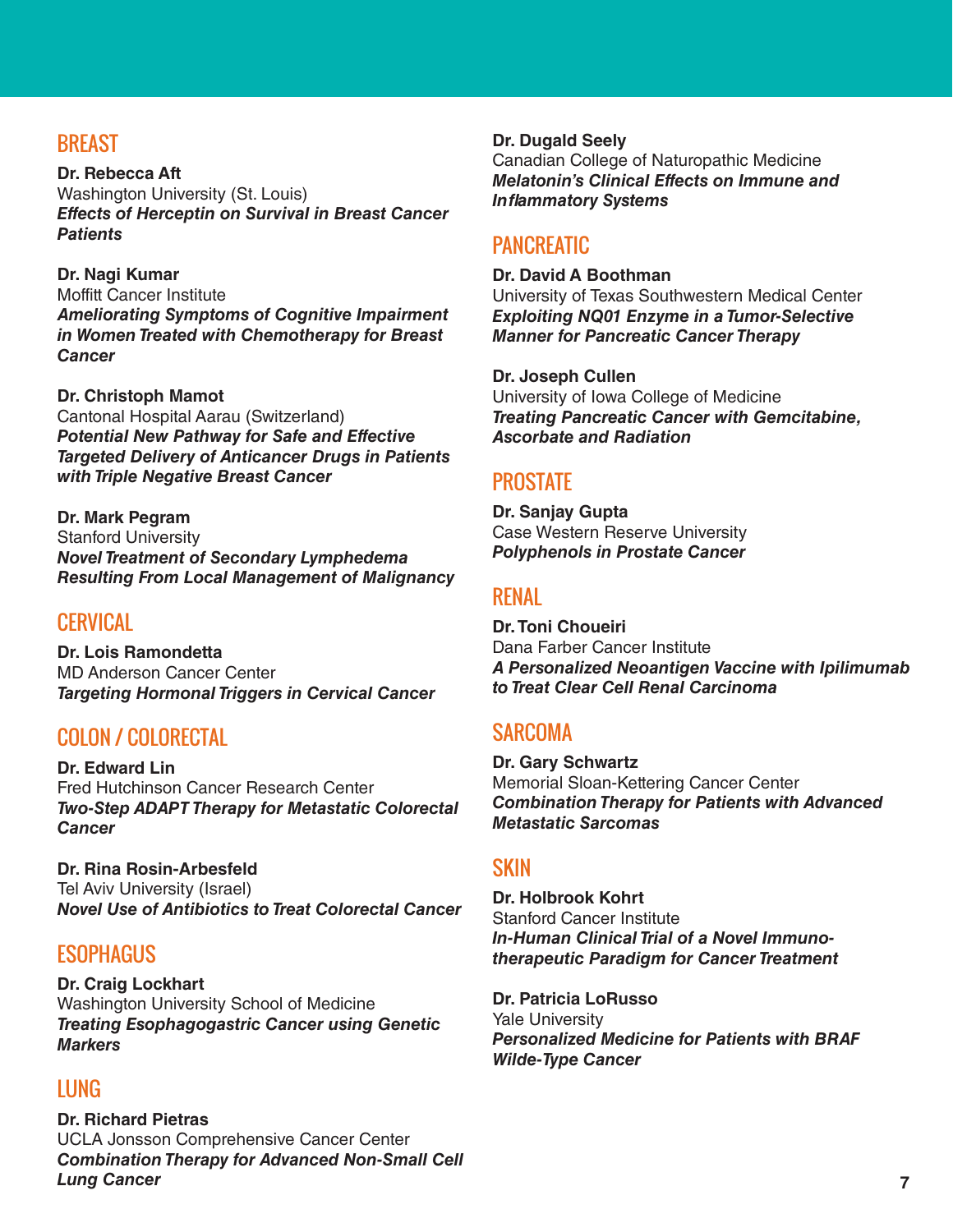## **GRANTS GO DIGITAL**

## New Grants Management System at Gateway for Cancer Research

**Gateway for Cancer Research is pleased to announce its transition to e-grantmaking – replacing paper application and review processes with a web-based grants management solution.**

After a thorough review of available Grants Management Systems (GMS), Gateway has partnered with FluidReview to provide an automated workflow and integrated communications. This means that Gateway can now deliver efficient processes that simplify and standardize operational work practices, and reduce or eliminate inefficient and time consuming manual processes.

Another benefit is easier access to information by and about research applicants, making award decisions more quickly and confidently. Moreover, transition to this solution positions Gateway with a systematic collection and analysis framework for tracking the milestones of funded projects, and thereby, aiding in assessing and illustrating the impact of Gateway's grants portfolio.

To orient scientific reviewers and applicants to Gateway's GMS, an instruction set has been developed and is available directly from Gateway's GMS site.

**Gateway's grants management site can be accessed at https://gatewaycr.fl uidreview.com.**



## **LESS STRUGGLE. MORE LIFE.** AVERAGE COST PER PATIENT, PER DAY IN A GATEWAY-FUNDED CANCER CLINCAL TRIAL j =\$18.32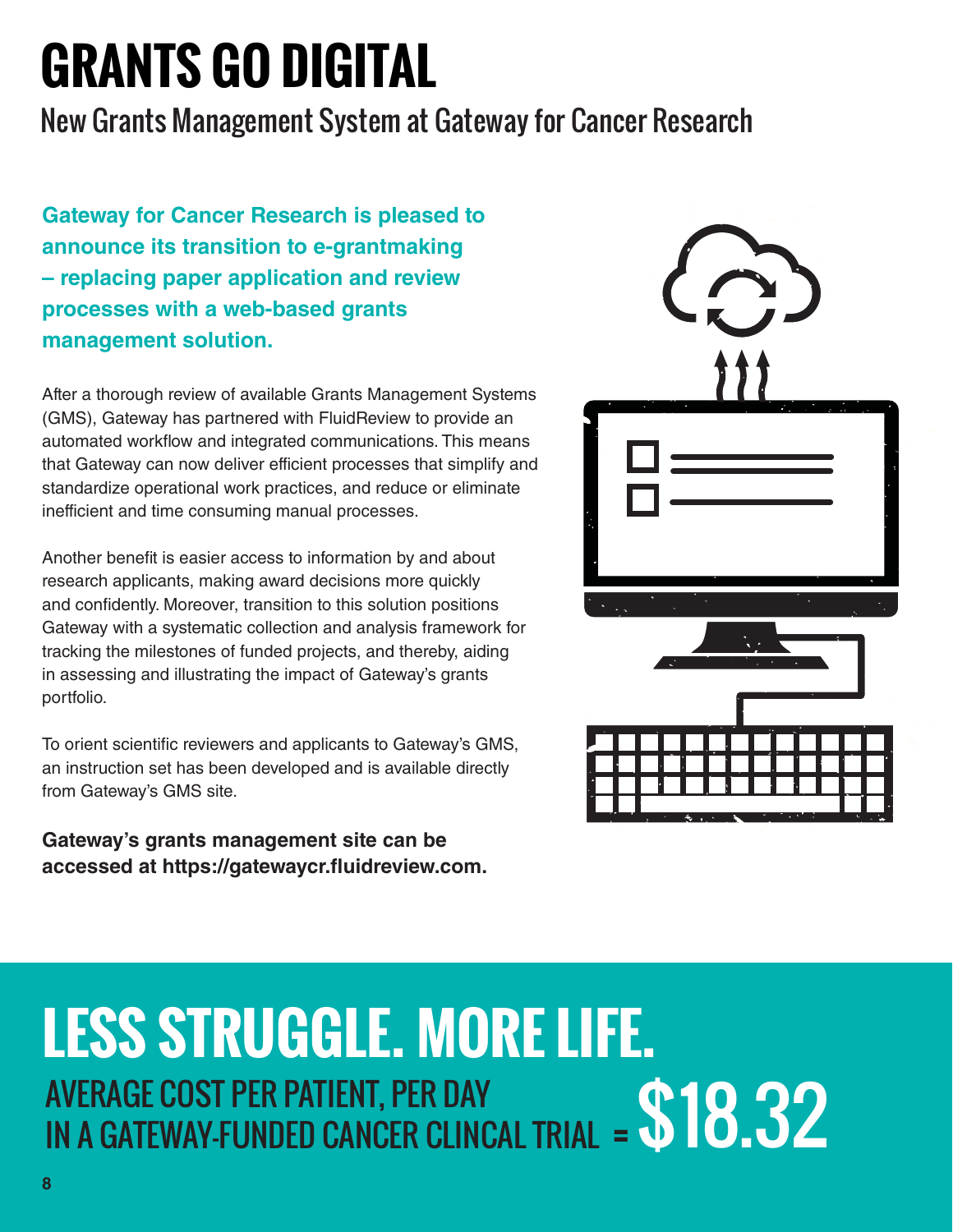







**RAISED** 

DAYS OF TRIALS FUNDED

109,170 +



The Cures Gala black-tie fundraising event for cancer research was a tremendous success as 850 guests came together Saturday, October 26, 2013 at the Fairmont Chicago for an elegant evening of dining, dancing, and a shared cause to find a cure for cancer.

Together in just one night, corporate executives, community leaders and friends of Gateway for Cancer Research raised nearly \$2.1 million to fund bold, new cancer clinical trials that bring hope and potentially life-saving treatments to cancer patients all over the world.

Cures Gala Master of Ceremonies Jarrett Payton led guests through an inspiring and emotion-laden evening as he shared his personal story with cancer having lost his father, Chicago Bears legend Walter Payton, to the disease more than a decade ago. Michael Clune of Clune Construction Company, who was the Cures Gala Honorary Chair, invited guests to join with him in giving back, especially to cancer patients who are in need of better treatment options.

Chicago's own Lee DeWyze took the stage with two moving performances about fighting and never giving up. DeWyze, who lost a friend to cancer, said it was an honor and privilege to perform at the Cures Gala among so many people committed to one goal.

## THANK YOU COMMITTEE MEMBERS

- Tina Ballis Meghan Garofolo Kristin Kumar Bev Lynde Cindy Mayo
- Chris Pawlowski Pam Picchietti Dottie Rzeszutko Cindy Simmons Paris Pyne Yesawich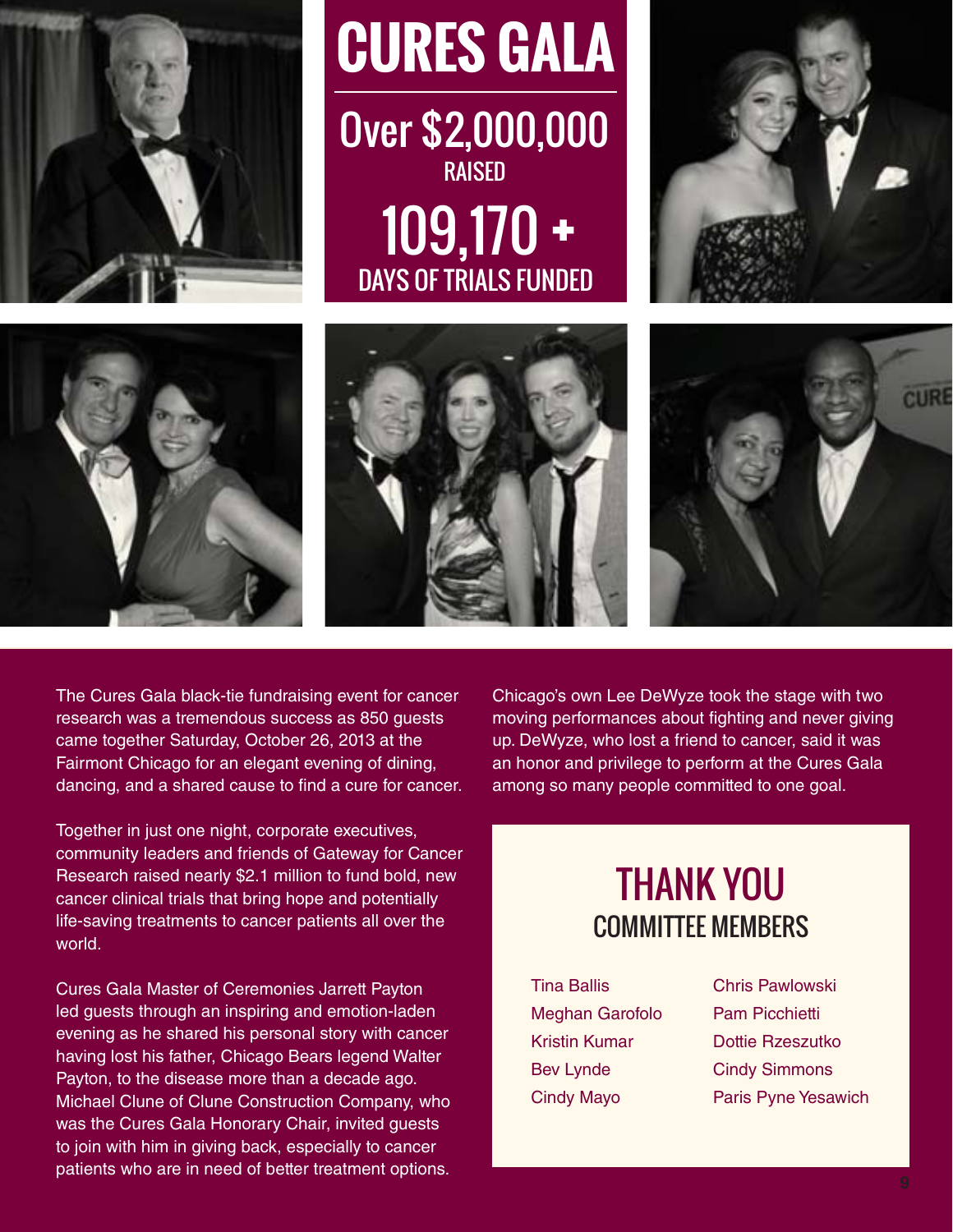

#### **CURES AHEAD GOLF** \$216,053 / \$18.32 DAYS OF TRIALS FUNDED **11,793** COST OF TRIAL PER DAY DOLLARS RAISED =

On Monday June 30th, 2014, Gateway along with cohosts Cancer Treatment Centers of America® (CTCA) and IT innovation firm AHEAD® helped raise \$216,053 at the third annual Cures Ahead Golf Invitational at Medinah Country Club. 120 golfers including executives from CTCA, AHEAD, EMC, Insight, Cisco, International Capital & Management Company, Kailo Healthcare Technologies and Digital Realty joined forces with Gateway to help transform the cancer research landscape.

"Gateway is committed to funding cancer trials that actually impact today's patients," says Ahead CEO Dan Adamany. "Like many successful enterprises, Gateway is willing and able to take calculated risks in pursuit of better treatments and greater quality of life for patients. The AHEAD family is inspired by Gateway's mission and collaborations, and we look forward to growing this spectacular event and our relationship with Gateway in the years to come."

Participants and sponsors were treated to an afternoon golf scramble, raffle, silent auction, cocktail reception and banquet. Some golfers received awards for best team score, longest drive, longest putt and closest to the pin.

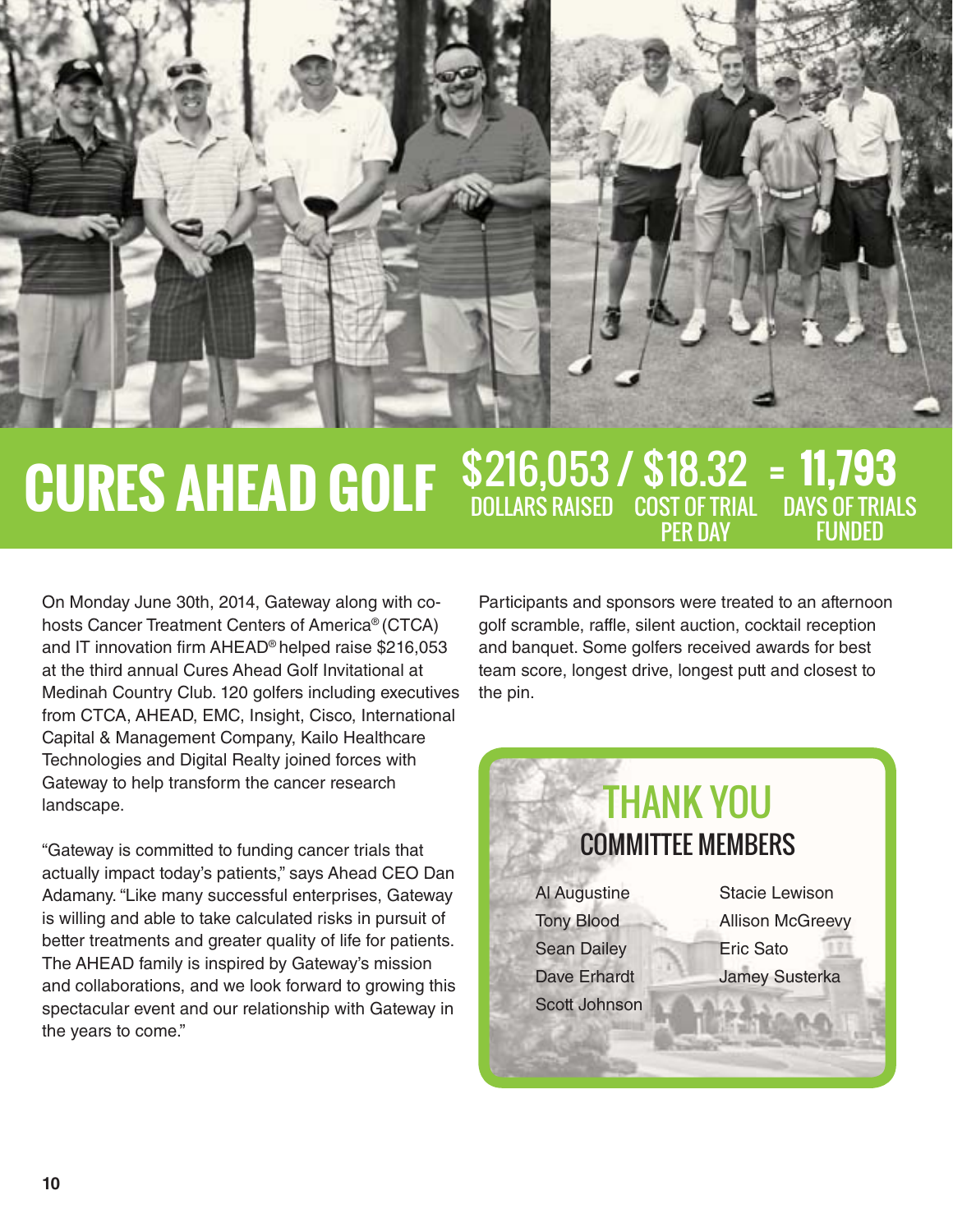# **TEAM DEMAND**

## **FOUR EVENTS**

\$39,418 / \$18.32 DOLLARS RAISED COST OF TRIAL PER DAY

## DAYS OF TRIALS FUNDED **2,151**

**Team Demand had a large presence in four events to help raise funds for cancer clinical trials. Collectively, all of the charity athletes trained hard and raised \$39,418 across all events.** 



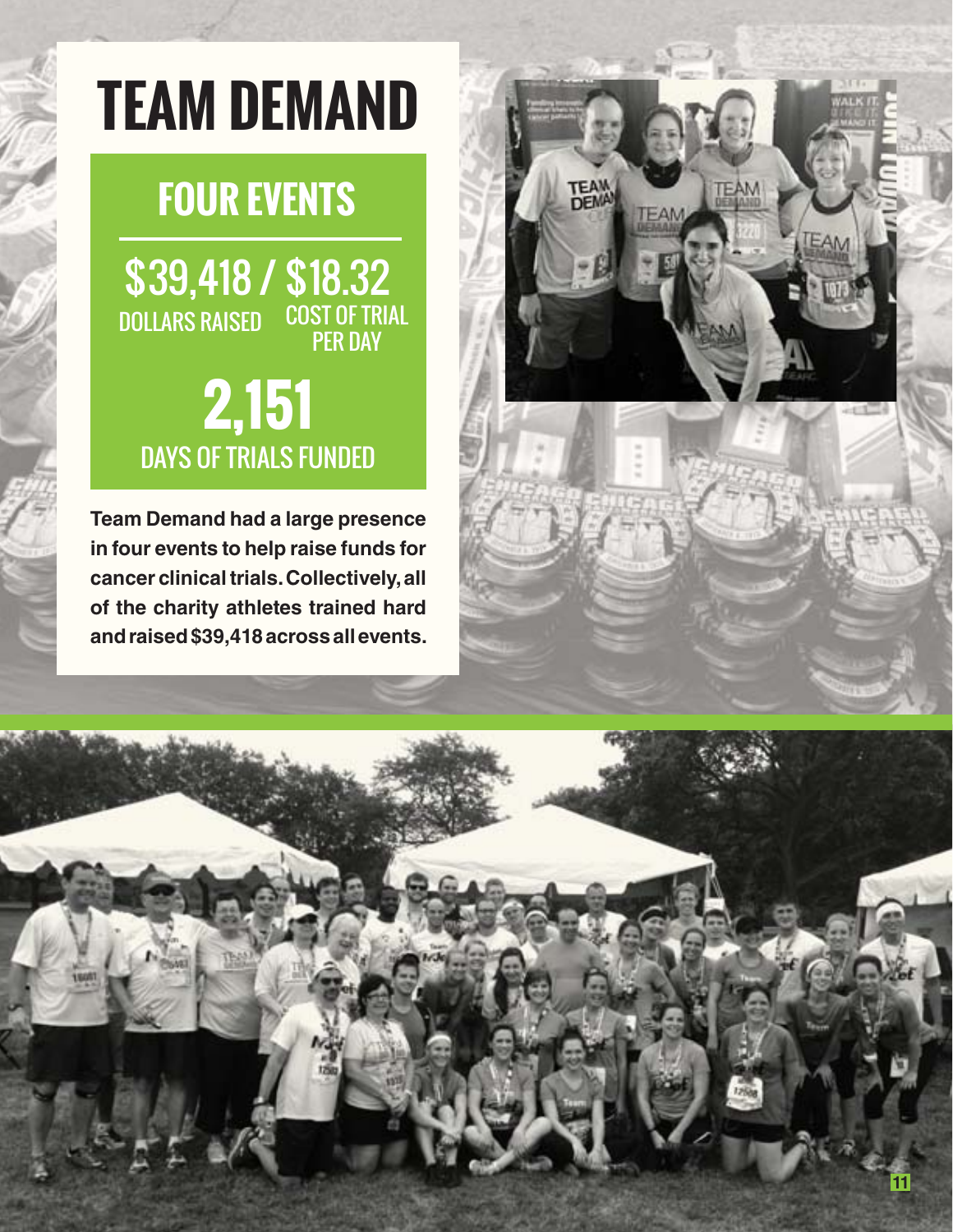

Nearly 800 cyclists of all ages and abilities took to the streets to overcome cancer at the second annual Trails 4 Trials Charity Ride in Goodyear, Arizona. In the past two years, the event has raised more than \$272,000 to help fund innovative cancer research. Beginning and ending at Cancer Treatment Centers of America® (CTCA), Trails 4 Trials included a sanctioned 100, 50 and 25-mile USA cycling road race and a three-mile Family Fun Ride.

After the ride, participants and visitors enjoyed a free community Bike Bash celebration featuring live music, food, beverages, raffles, youth activities and more.



**"Trails 4 Trials celebrates heroic survivors, people living with cancer today, their families and caregivers and physician-researchers who work hard to save lives."** 

 **– Teresa Hall Bartels**

\$272,000 / \$18.32 DOLLARS RAISED COST OF TRIAL PER DAY **TRAILS 4 TRIALS** 2-YEAR TOTAL

DAYS OF TRIALS FUNDED **14,847**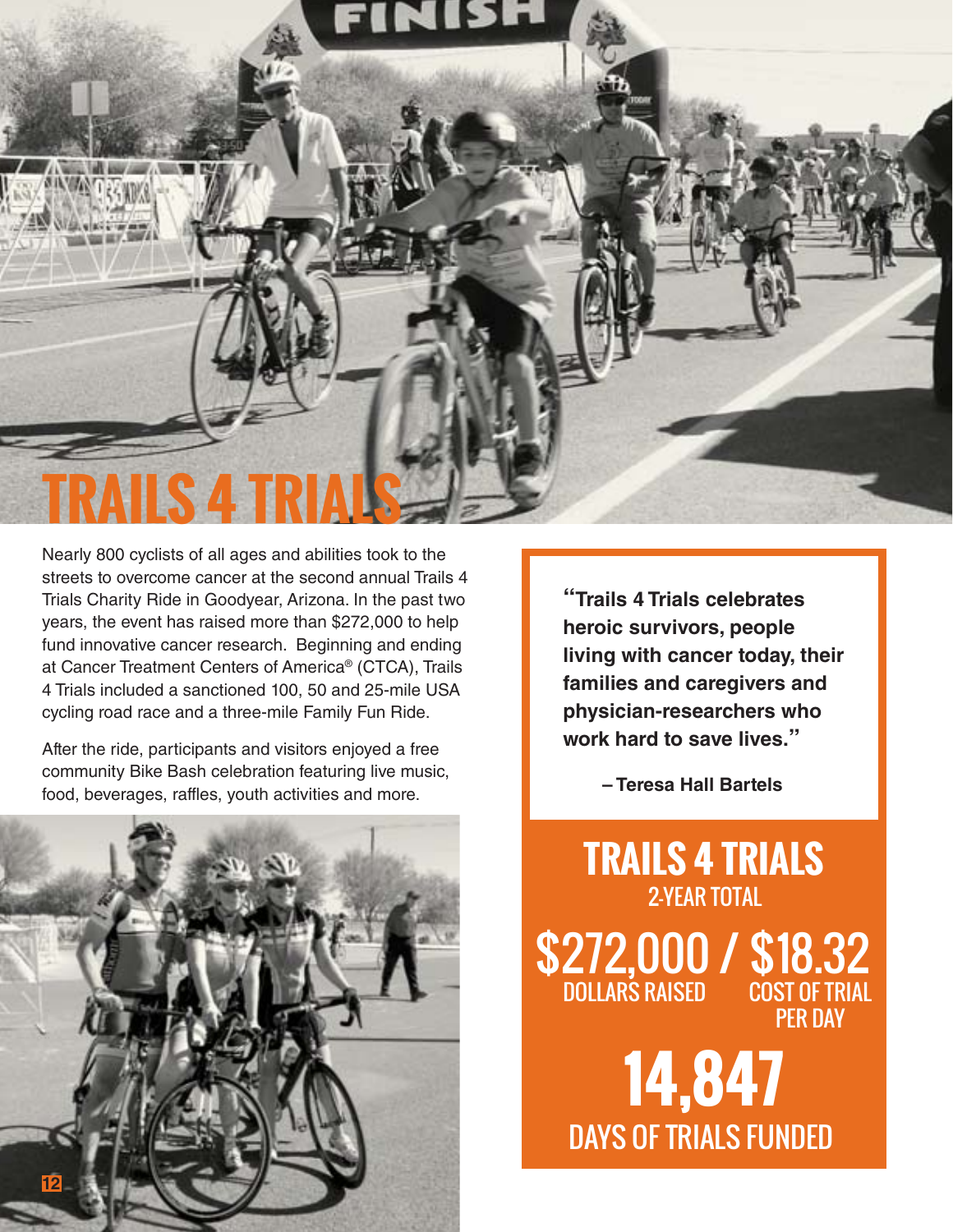### **GATEWAY TO WELLNESS \$20,100 / \$18.3**<br>2001 DOLLARS RAISED PER TRIAL DOLLARS RAISED DAYS OF TRIALS FUNDED **1,097** = PER TRIAL DAY Gateway Associates Board Signature Event

Gateway for Cancer Research Associates Board hosted their inaugural Gateway to Wellness event in April at Catalyst Ranch in Chicago. Gateway to Wellness introduced guests to local food, products and interactive activities that promote a healthy, balanced lifestyle.

Held at Catalyst Ranch, one of Chicago's most distinctive venues and an event sponsor, Gateway to Wellness provided busy young professionals some new ideas for working healthy habits into their day-to-day lives and raised \$20,100 for Gateway-funded cancer research.

"Cancer affects far too many of our friends and loved ones; the good news is we have an opportunity to make a difference in people's lives right now," said Teresa Hall Bartels, President, Gateway for Cancer Research. "Gateway to Wellness is the first of many events produced by the Associates Board designed to involve more young people in our mission to help cancer patients live richer, longer lives by advancing research."



*Gateway for Cancer Research Associates Board.*



*In addition to mixing and mingling, Gateway to Wellness featured experts from local companies and organizations that shared tips, products and in-person instruction to educate guests about healthy lifestyle choices in fun and interactive ways.*



Special Thanks to Premier Event Sponsor:

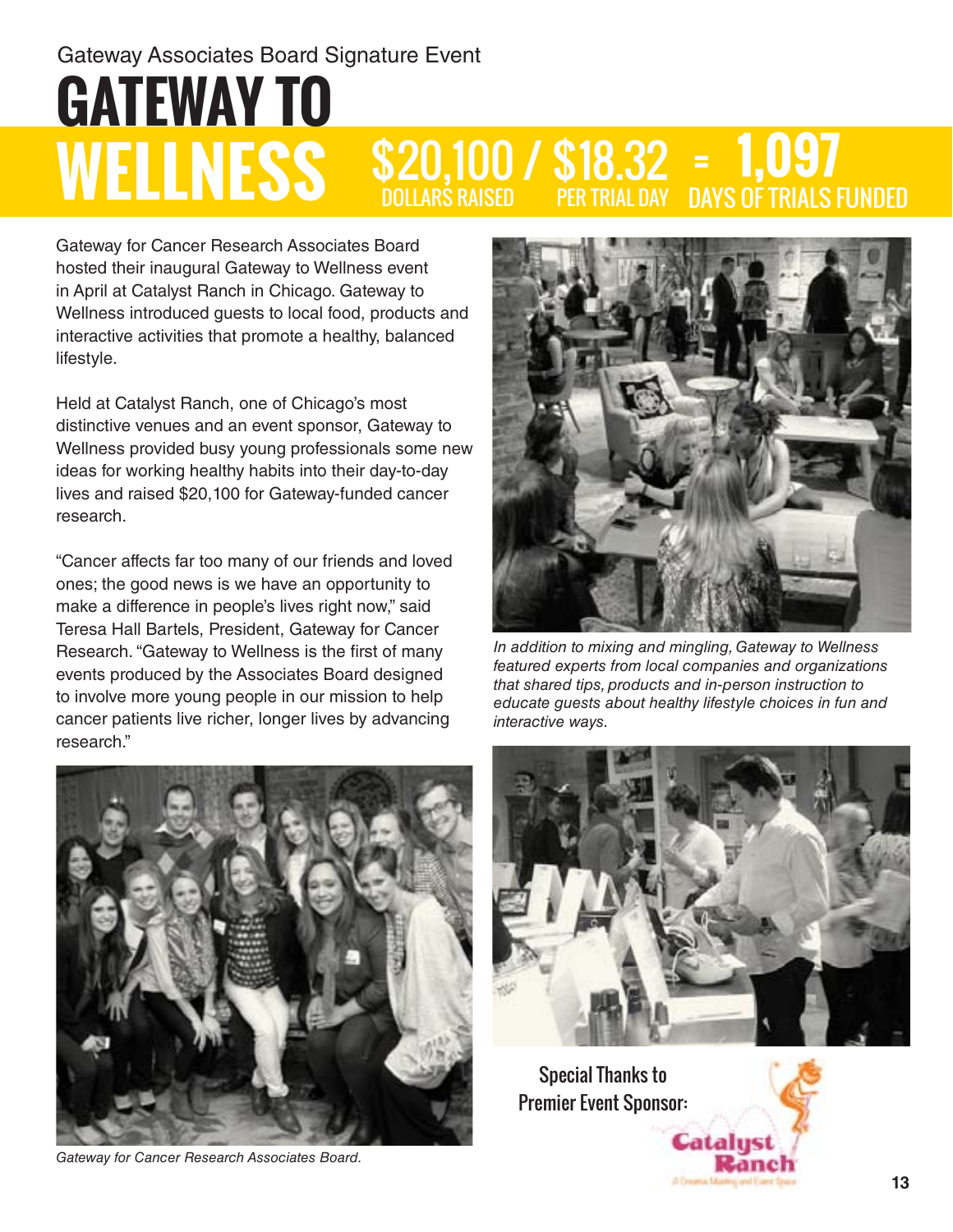# **FINANCIAL HIGHLIGHTS**

## **Year Ended June 30, 2014**

| <b>Fundraising Revenue</b>               |                          |
|------------------------------------------|--------------------------|
| Contributions<br><b>Special Events</b>   | \$836,875<br>\$2,633,019 |
|                                          |                          |
| <b>Awarded Grant Funds</b>               | \$2,054,135              |
|                                          |                          |
| <b>Assets</b>                            |                          |
| Cash and Cash Equivalent                 | \$808,897                |
| Pledge and other Receivables             | \$258,090                |
| Investments                              | \$10,423,025             |
| <b>Prepaid Expenses</b>                  | \$5,000                  |
| <b>Interests in Limited Partnerships</b> | \$8,350                  |
| <b>Total Assets</b>                      | \$11,503,362             |
| <b>Liabilities</b>                       |                          |
| <b>Accrued Grants</b>                    | \$3,362,295              |
| <b>Net Assets</b>                        | \$8,141,067              |
| <b>Total Liabilities and Net Assets</b>  | \$11,503,362             |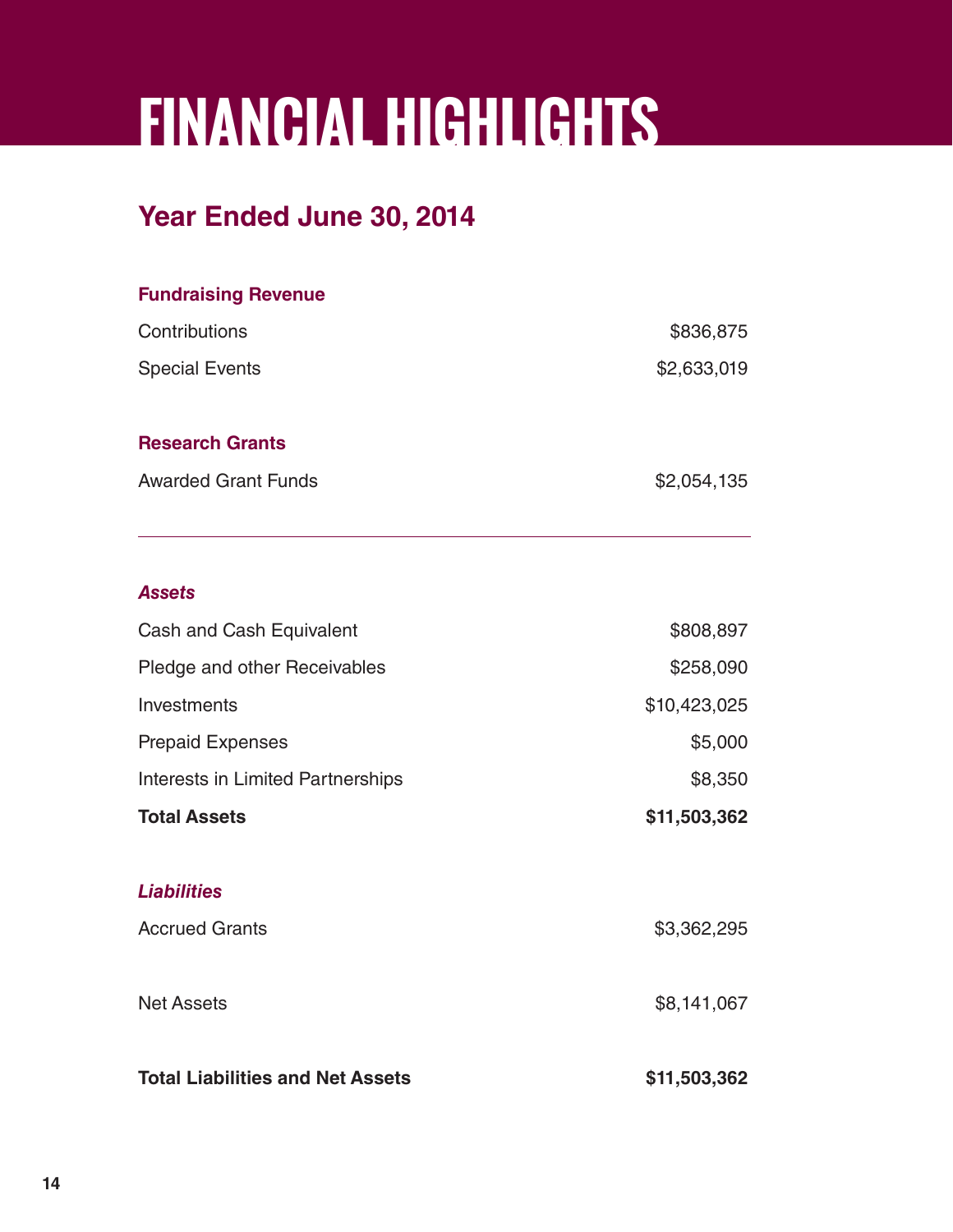

## **THANKS TO OUR DONORS**

## **CHAIRMAN'S CIRCLE (\$100,000 and above)**

AmerisourceBergen Clune Construction Company Mr. and Mrs. Richard Templer

## **VISIONARIES CIRCLE (\$50,000 - \$99,000)**

Ahead Cancer Treatment Centers of America Kailo Richard and Stacie Stephenson

## **CIRCLE OF IMPACT (\$25,000 - \$49,999)**

Bank of America Foundation CancerSucks, Inc. CliftonLarsonAllen, LLP CTCA at Eastern Regional Medical Center CTCA at Midwestern Regional Medical Center CTCA at Southeastern Regional Medical Center CTCA at Southwestern Regional Medical Center CTCA at Western Regional Medical Center Mr. and Mrs. Timothy J. Danis EMC Corporation Insight Enterprises, Inc. Integrated Media Solutions, LLC International Capital & Management Company Katten Muchin Rosenman Foundation, Inc. Mr. and Mrs. Darren P. Keller Litchfield Advisors, Incorporated Northern Illinois Flight Center, Inc. OneNeck IT Solutions Stellar Insurance Miss Shelby Stephenson Dr. and Mrs. Christopher Stephenson Shawn and Morgan Stephenson Bill and Annie Hostetler VMWare

## **CIRCLE OF INNOVATION (\$10,000 - \$24,999)**

Fred & Jean Allegretti Foundation Allstate Insurance Company American Heritage Life Insurance Company Mr. and Mrs. Stephen Bonner Burwood Group Cancer Nutrition Centers of America Mr. Roger Cary and Mrs. Honor Guthrie CDW Computer Centers Choose Hope, Inc. Mr. and Mrs. Michael Clune Core Performance Mr. and Mrs. Bryan Cressey Dewberry Architects, Inc. Mr. Reynaldo Figueiredo Mr. and Mrs. Jeff Geuder Harbour Group Investments Mrs. Julia Haugarth Havas Edge Healthyroads American Specialty Holuvi Enterprises LLC Mr. Stewart Kohl LANDesk Mr. and Mrs. Robert Mayo MedAssets, Inc. Ms. Anne Meisner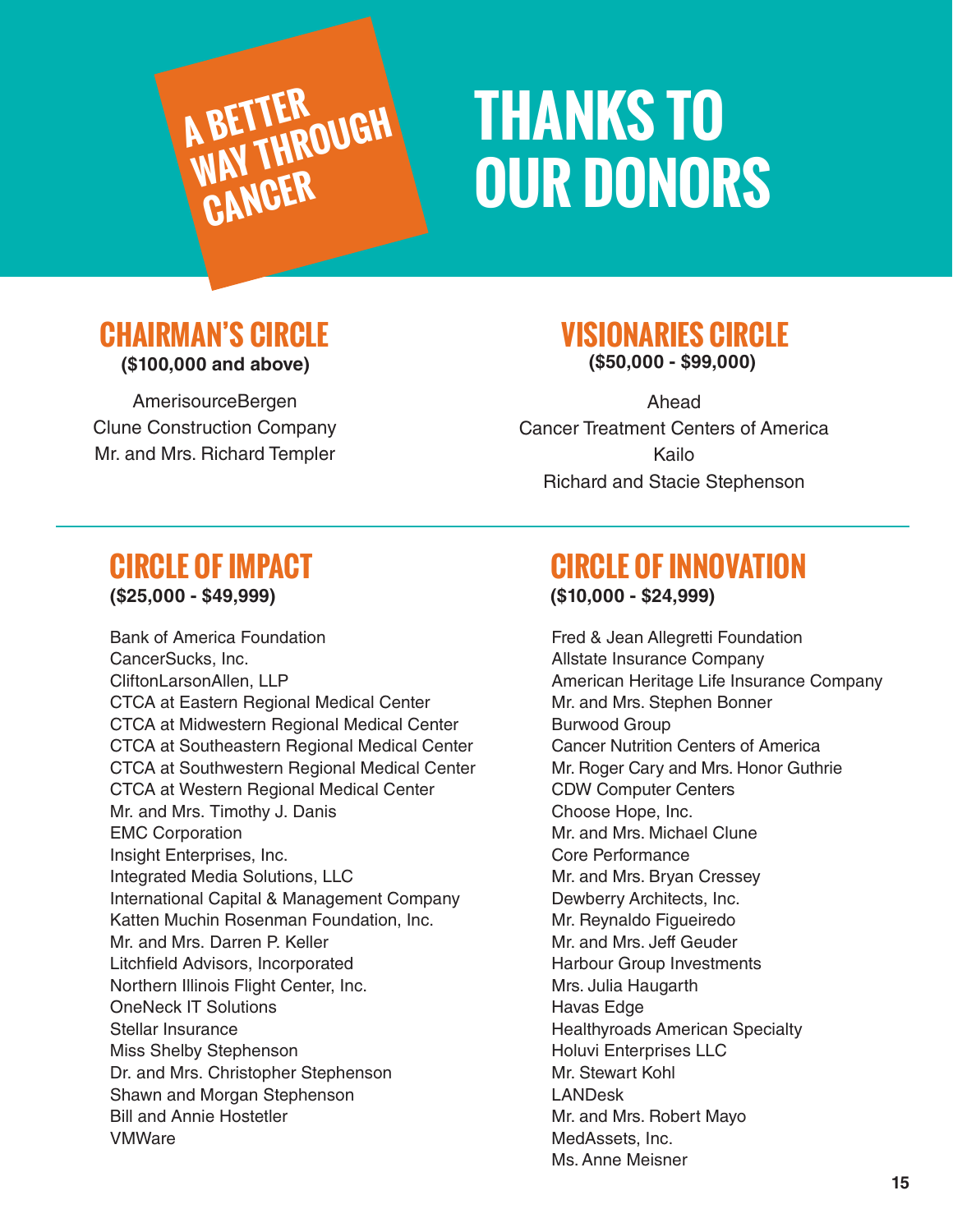Mr. and Mrs. Thomas Nolan Mr. and Mrs. Phillip Picchietti Randolph & Edith Pomeroy Charitable Remainder Trust Rising Tide Mr. Howard Seedorf and Ms. Cheryl Marchese Simple Truth Communications Partners Mr. Michael Coulter Smith Stradley, Ronon, Stevens & Young, LLP Sun Capital Partners Miss Cecilia Taylor The Edgewater Fund The Kelly Foundation The PrivateBank The Riverside Company Mr. Gerard van Grinsven Wells Fargo Mr. and Mrs. Peter Yesawich

## **CIRCLE OF HOPE (\$1,000 - \$9,999)**

Mr. and Mrs. Peter Abuls Dr. Robert Aiken Mr. and Mrs. Sari M. Alamuddin All Community Events Ms. Marie Allen Mr. Mike Allietta American Legion Post 5 Aon Hewitt Arlington Resources Associated Bank AT&T Mr. and Mrs. Algis Augustine Ms. Elizabeth Baldacci Ms. Gloria V. Barnes Mr. and Mrs. Charles Bartels Baxter International Mr. Primo Beadling Ms. Lori Beard Dr. and Mrs. Rabih Bechara Drs. Timothy and Shauna Birdsall Mr. William Bloink BMC Ms. Angela Boettcher Mr. and Mrs. Pierre Bongard Dr. Tammy Born Dr. and Mrs. Donald Braun Ms. Cathy Brennan Mrs. Alora Brock Mr. and Mrs. Daniel A. Brown Ms. Pamela A. Browner Ms. Megan Brunet Mr. Harry Buchman Mr. and Mrs. Rolf Burckhardt

Mr. David Burland C.A. Fortune and Company Ms. Lori VanderBoegh Mr. Mike Capace Capicorn Investment Group **Capvent** Mr. and Mrs. Victor Caricato CDW **CenturyLink** Mr. Justin Chura CIGNA Mr. and Mrs. Matthew J. Claeys Mr. Timothy Claffey Ms. Renee Close Mr. and Mrs. Geoff Colgan Compendium, Inc. Mr. and Mrs. John G. Conway Coram Reverend and Mrs. Luis Cortes, Jr. Mr. Hugh Coyle Mr. and Mrs. Joseph Coyne Mr. Fred Crampton Ms. Pamela Crilley CTC Trading Group, LLC **CustomInk** Mr. and Mrs. Sean Dailey Ms. Nancy Dall Dr. and Mrs. George Daneker Ms. Rathi Davi Mr. Herbert L. De Barba, Jr. Mr. and Mrs. John L. Dearlove Dr. Guiseppe Del Priore Mr. John DeLuna Mr. and Mrs. Walter Denny Ms. Gema Diaz Mr. and Mrs. Robert Dick Mr. and Mrs. Wayne Dixon Ms. Racquel Dolson Mr. Christopher Downs Drink Mr. Thomas R. Duensing Dulle Enterprises, Inc. Mr. and Mrs. Dan Dumezich Ms. Sheryl Dyer Mr. and Mrs. Harold J. Eason Mr. Chad Eckes Mr. Dale Eichelman Eisai Mr. Eiko Klimant Ms. Deete Emon Endurance Events, LLC Mr. John Engerman Entertainment Industry Foundation Mr. Dan Ephraim Equashield, LLC Equity Risk Partners Mr. George Ernst Mr. and Mrs. Steve Esposito Exelon

Ms. Elizabeth Ferega Mr. and Mrs. Allen Fleming Mr. and Mrs. Jay Foley Mr. John Forsyth Mr. and Mrs. Richard Galgan Mr. and Mrs. Robert Garofolo Ms. Amber Gilroy Ms. Melanie Gomez Mr. John Goodchild Mr. and Mrs. Pete Govorchin Ms. Eileen Gratrix Mr. Dan Greising Mr. James Grogan Mr. and Mrs. Jeff Grolig Mr. and Mrs. Mark Grosskopf H.I.G. Capital Mr. and Mrs. Rich Haldeman Halstatt Real Estate Partners Mr. and Mrs. Andrew Hammar Mr. and Mrs. Chris Hamrick Mr. and Mrs. Christopher Hargan Mr. and Mrs. Charles Harris Mr. and Mrs. Barry A. Hartstein Mr. Scott Hauser Ms. Dana Haynie Mr. and Mrs. David Hedges Hewlett Packard Mr. Brett Hintz Mr. and Mrs. Brian G. Hirt Ms. Jill Hunerberg iCrossing Insurance Industry Charitable Foundation Inc. Ms. Patti J. Jarvis Jennings, Strouss & Salmon, P.L.C. Mr. and Mrs. Scott Johnson Mr. and Mrs. Scott E. Jones Mr. Thomas M. Jones Mr. and Tyler Mrs. Heather Kane Mr. and Mrs. Philip Kaufman Ms. Deborah Keir Mr. and Mrs. David C. Kent Mr. Dennis E. Kepler Mr. and Mrs. Matthew Kibbe Mr. Kiekens Mr. Arlin Kiel Mr. and Mrs. Robert Kluttz Ms. Nichole Knight Ms. Rhonda Kokot Mrs. Donna Kokot Mr.and Mrs. Jeff Konz Mr. Steven L. Kroll and Mrs. Jenny R. **Patterson** Mr. Robert Kulka Ms. Carolyn A. Lammersfeld Ms. Nancy Laser Leahy Family Foundation Mr. and Mrs. Michael Leavitt Mr. and Mrs. Dale Lentz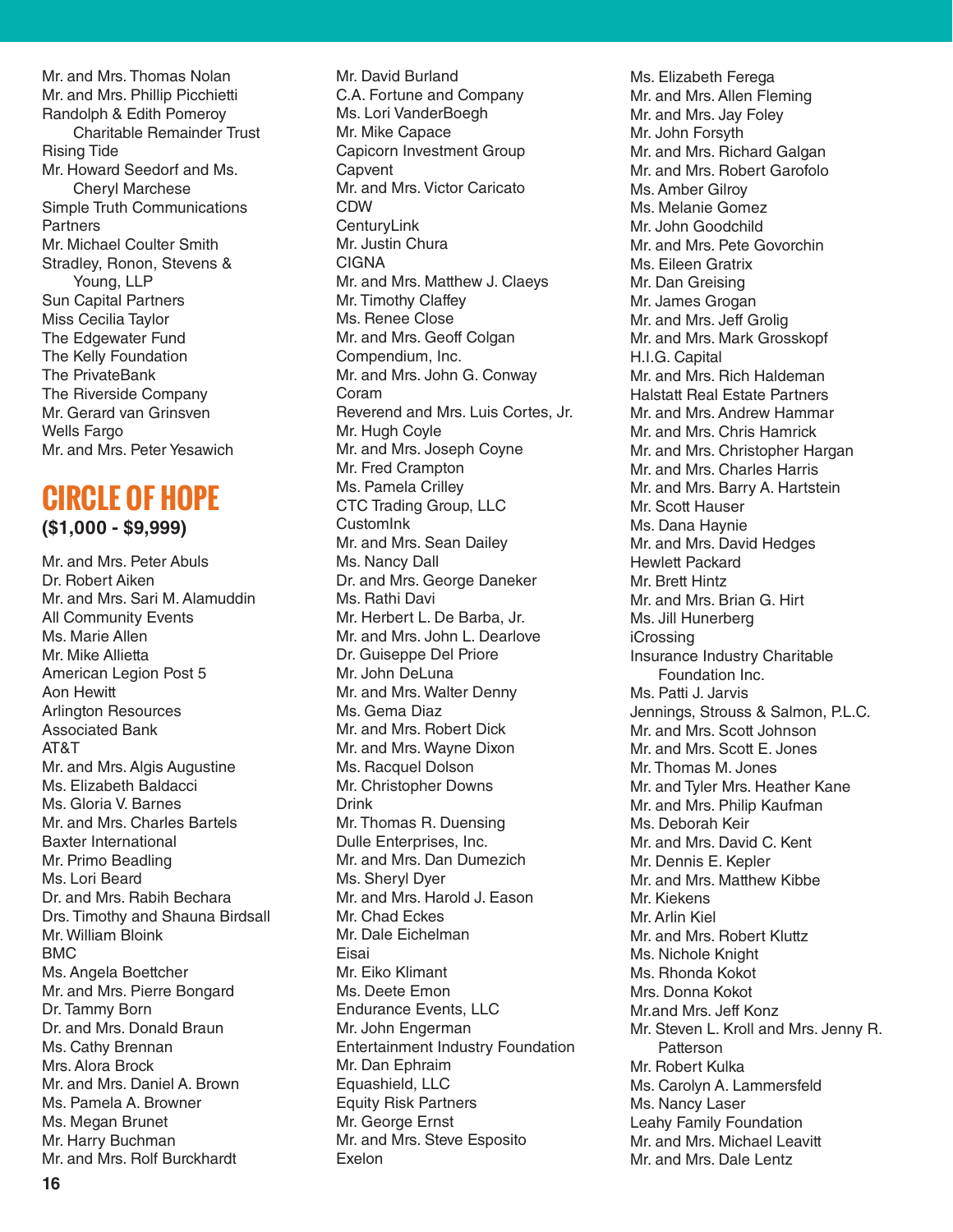Dr. and Mrs. Robert Levin Littler Mendelson Dr. and Mrs. David Litvak Ms. Nicole Longo Mr. Michael Low Mr. and Mrs. Bruce S. Lubin Mr. Casey Lynde Mr. and Mrs. Dennis Lynde Mr. and Mrs. Stephen L. Mackin Mr. Steve Mader Mr. and Mrs. Eric Magnussen The Honorable Stephen Manrose and Mrs. Janet Horn Mr. and Mrs. Mark Mansell Maradia Ms. Erica Marchese Mr. and Mrs. Anthony Maribito Maron Electric Company Marsh USA Mr. and Mrs. Joseph Marshall Ms. Carrie Martz Maryl L. Smith Agencies, Inc. Mr. and Mrs. James Mayer Mr. Hugh McDermott McDermott Will & Emery Mr. Steven McFadden and Mrs. Nicole **Helsing** Mr. and Mrs. Matthew A. McGuire Mr. and Mrs. John McNeil Mr. Scott McWilliam Dr. Jeffrey Metts Dr. and Mrs. Alfonso V. Mellijor Ms. Irina Melnik Mrs. Whitney Merriweather Ms. Victoria Moncello Mr. and Mrs. Mark J. Monroe Monroe Capital Morrison & Morrison, P.C. Mr. and Mrs. Daniel T. Muhling Ms. Nancy Mullahy Mr. and Mrs. Michael Mullen Mr. and Mrs. Rod A. Murray Ms. Sheela Murthy My Sister Mary Foundation Mr. Marc Nailor New Resources Consulting LLC New York City Transit Authority Mr. Jon Norberg Mr. and Mrs. Timothy J. O'Conor **Okanp** Dr. Clarence G. Oliver, Jr., Ed.D. Mr. and Mrs. William C. Olson Mr. and Mrs. Donald M. Orrick Mr. Guy Palmer Mrs. Connie Payton Mr. and Mrs. Monte Persinger Dr. and Mrs. Joseph Pizzorno PlasmaNet, Inc. Mr. and Mrs. Thomas Pradd

Publishers Press Mr. Andy Priester Dr. Katherine L. Puckett Pure Storage Dr. and Mrs. Brion Randolph Ms. Linda Rasely Mr. and Mrs. Douglas Rath Dr. Stephen P. Ray Drs. Istvan Redei and Elizabeth Ann Fajardo Ms. Erin Reeff Mr. and Mrs. Walt Reichel Remedy Health Media Mr. and Mrs. Charles Ribbe Ms. Kathryn Rice Ms. Thelma Rivera Mr. and Mrs. Edwin Roberson Ms. Liz Roch Mr. and Mrs. Jacques Rousseau Mr. Stephen L. Rusinko Mr. Jeffrey Ryan Mr. Eric Sato Mr. and Mrs. Thomas Schwartz Mr. and Mrs. Michael Schriks Mr. and Mrs. Horst Schulze Mr. and Mrs. Benjamin Seib Mr. and Mrs. Steve Selig Ms. Christina Shannon Sheridan Legacy Group Ms. Kimberley Shikami Mr. and Mrs. Ron Shotts Mr. Alan Shrader Signature Technology Group Mr. Alan Silverstein Mr. Gary S. Simkus Ms. Nell Sloane Ms. Jennifer L. Smith Mrs. Maryl Smith Mr. Andrew Smith Solis Capital Partners, LLC Ms. Vera Stamenkovich Dr. and Mrs. Steven Standiford Mr. Michael Steele Mr. and Mrs. John Steiner Mr. and Mr. James V. Stibgen Ms. Annette Story Streamline Health Suburban Windy City USBC Mr. Josha Sugidono Ms. Mary Sukel Mr. and Mrs. Michael Sullivan Sunrise Tulsa Rotary Found Inc. Mr. and Mrs. Alan Swain **Symantec** Mr. and Mrs. Roland Szkwarek Mrs. Kathleen Tait  $Talent + Inc.$ Dr. Bradford A. Tan and Dr. Ailyn Tan Ms. Mary Kathleen Tate

Mr. Tim Tegeder Mr. Harlan Teller The DSF Group The Robert and Cynthia Mayo Foundation Dr. Patricia L. Thompson Mr. Phillip Tortorich Ms. Michelle Toscas Dr. and Mrs. E. Steven Townsend Mr. Brian Treptow Mr. and Mrs. Bernard R. Tresnowski Mr. Richard Troll Mr. and Mrs. Will Turner Ms. Terri B. Ucci UnitedHealthcare Mr. Zack Varughese Dr. and Dr. Pankaj Vashi Vedder Price PC Mr. and Mrs. Jonathan Vegosen Mr. and Mrs. Robbie Ventura Mr. Nicholas Verceles Mr. and Mrs. Scott A. Walker Mr. Brandon Weddell Mr. Glen Weiss Mr. and Mrs. Dick Weiss Mr. Michael White Mr. Bill White Mr. Scott Whiteford Mr. and Mrs. Ray Wiest Mr. and Mrs. Cornel Williams Mr. and Mrs. Alan Wilson Windstream Mr. and Mrs. Robert Wislow Mr. Reed Woods Mr. John Wright Mrs. Karen Wright Mr. Anthony Wrigley Yennie Martial Arts Dr. and Mrs. Kenny Yoo Mr. Wendelin Zellmayer Mr. and Mrs. Joseph L. Zook

## **CIRCLE OF FRIENDS (\$100 - \$999)**

Mr. Sergei Aberilla Avery Camerlingo Kill, LLC Mr. Paul Adams Mr. Michael Adatto Mr. Paul Agoranos Ms. Rita Aherin Ms. Asalya Akhmerova Mr. Eric Albrect Mr. Justin Alden Mr. and Mrs. Anthony Alderete Mr. David Allen Ms. Laurie Allen Alliance Catholic Credit Union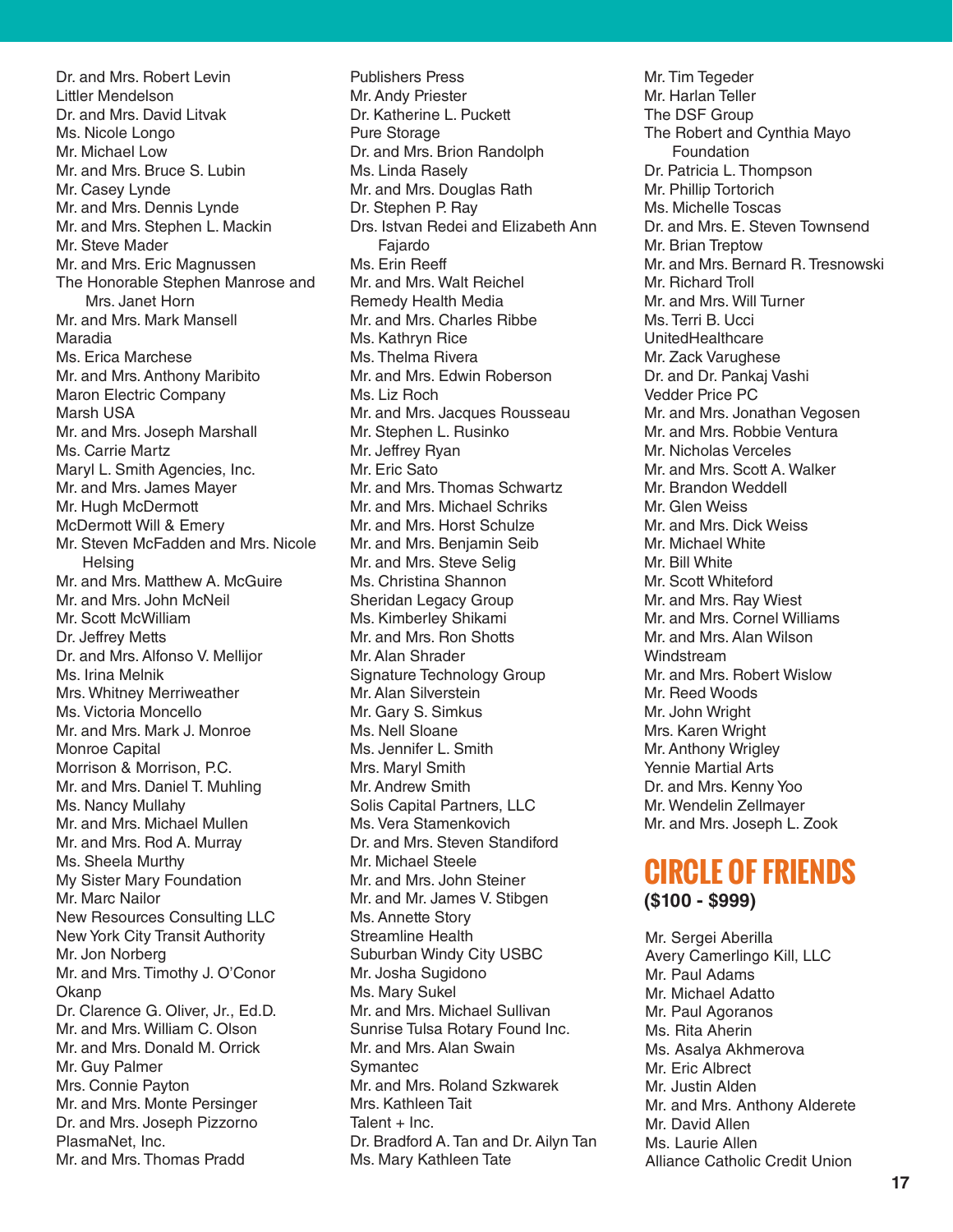Mr. Del Allison and Ms. Donna Introcaso Ms. Karen Allman Ms. Cindy Ammons Mr. Dan Anderson Ms. Janice Anderson Ms. Whitney Anderson Mrs. Constanza Andrews Mr. Stephen Applegate Mr. Chris Apsotle Mrs. Sheila Archambault Mr. James F. Arnoux Mr. Joe Arreguin Mr. Joseph Artim Mr. Ralph Artim Mr. John Ashelman Mr. Jospeh H. Ashkouti Mr. David Ashley Atrim Industrial Property Mrs. Elizabeth Aur Mr. and Mrs. Michael Austin Mr. Mark Babcock Mr. Amir Badr Ms. Teresa Bain Mr. Bruce Baker Mr. Dillon Baker Mr. Ronald Baker Mr. Alan Balkin Mr. Bill Danz Mr. Daniel Baptist Mrs. Sarah Barlow Mr. Stephen Barnes Ms. Carolyn Barone Mr. Daniel Barrandey and Ms. Bernice Salcido Mr. David Barrie Mr. and Mrs. Dennis Bartelt Mr. and Mrs. Dave Bartoszewski Mr. and Mrs. Wayne Bauer Mrs. Corey Beam Mr. Robert Beanland Ms. Helga Bedell Mrs. Eunice. Beermann Ms. Christel Beldin Mrs. Diana Bell Ms. Jacquelyn Belsky Mrs. Lisa Benassi Mr. David Bergay Ms. Laura Berger Ms. Lisa Berkowitz Mr. Charles Bernier Ms. Kathleen Berry Ms. Martha Berzon Mr. David Besegai Mr. Craig Bessler Best Tool & Manufacturing Ms. Nancy Bezanson Ms. Anish Bhakta Mr. Marco Bianchi

Mr. Jeffrey Bilbrey Mrs. Angee Billups Mr. Walter Bily Mr. Pete Blank Mrs. Donna Bliss Mr. and Mrs. Anthony Blood Mr. and Mrs. Ronald Bobulski Boiron Ms. Cathleen Booth Ms. Suzanne Borriello Mr. Randy Bosman Mr. John Boswell Ms. Sheila Boudreau Dr. David Boyd Ms. Peggi Boyd Ms. Jennifer Boysen Ms. Paula Brandon Ms. Bethany Braun Mr. David Braun Mr. Matt Braun Mr. Paul Braun Mr. and Mrs. Daniel F. Brazas Ms. Mary Brazas Brenda J. King, Ltd. Ms. Molly Brennan Mr. and Mrs. Sean Brennan Mr. and Mrs. Fred Brewer Mr. Jon Briccetti Ms. Robin Brinkerhoff Mrs. Shannon Bristow Mr. Aaron Brown Mrs. Jennifer Brown Mr. Morris Brown Mr. David Browne Ms. Elizabeth Brubaker Ms. Jayne Brueggeman Mr. Joseph Bruni Ms. Elaine Bryan Ms. Helen Bryson Mr. Jeff Buchwald Ms. Kayleigh Buffum Ms. Maria Buller Mr. and Mrs. Jeff Bulmahn Ms. Jean Burroughs Dr. Alison Busfield Mrs. Lucretia Butler Mr. and Mrs. Mark Cable Mr. Jeff Cain Mr. and Mrs. John Calabrese Mr. Ernest Calderon Ms. Lynn Callahan Ms. Laura C. Camarda Mr. and Mrs. Karl Campbell Ms. Amy Cameron Mr. Michael Campanella Mr. and Mrs. Michael V. Capozzi Caretech Solutions Mrs. Josephine Carey Mr. and Mrs. Dennis Carr

Ms. Aurora Carranza Cars Enterprise Mr. and Mrs. Chad Cartwright Mr. Adam Cary Cary Fraternal order of Police Lodge 231 Mr. Daniel Casey Mr. Joseph Casey Mr. Patrick Casey Mr. Jeffrey Caspary Ms. Kari Cassel Ms. Susan CeCe Centegra Primary Care Ms. Bernedette Cestone Chabi Leather Inc. Dr. and Mrs. Sung K. Chang Mrs. Barbara Chappell Chapter Deux, LLC Ms. Laurel Charles Charles Stewart Mott Foundation Ms. Jennifer Chess Dr. and Mrs. Jeffrey T. Choh Dr. Lanceford Chong Ms. Sandra Christensen Mr. Peter Chynoweth Mr. Jon Ciani Mr. and Mrs. Nicholas Ciani Mr. Paul Cielinski Mrs. Margaret Ciesla Mr. Don Clardy Ms. Rachel Clauson Ms. Sarah Clockars-Clauser Mr. Andrw Coatley Mr. Eric Cochran Ms. Debra Cody Mrs. Lois Coff Mr. Adam Cohen Mr. Michael Cohen Ms. Nancy Collins Mr. Peter Collins Mrs. Loreta Conlin Mr. Jon Conrad Mr. and Mrs. Dean Conterato Ms. Nancy Coolley Mr. Jonathon Cordell Mrs. Niki Cordell Ms. Ann Hostetler Cordonnier Mr. Richard Corhen Mrs. Ashley Corotis Ms. Kathleen Corrigan Ms. Julie Corwin Mr. Brad Cost Mr. and Mrs. Fred A. Cottini Ms. Julia Michelle Coulombe Mr. and Mrs. Richard Couturier Mr. Lawrence Covington Ms. Saundra Cox Mr. Joe Craig Mr. David Cramer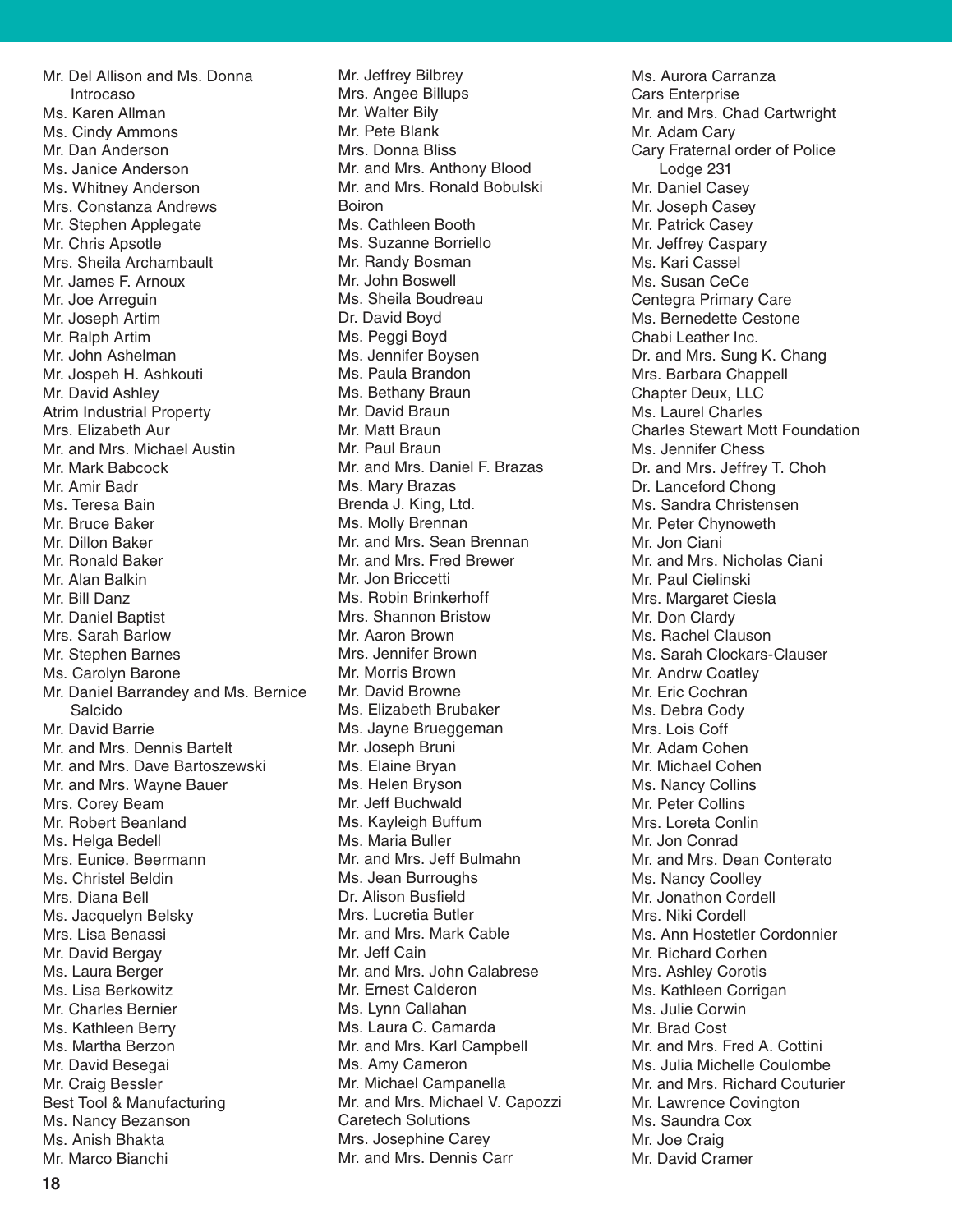Mr. Fredrick Crampton Mr. James Crawford Ms. Candace Credle Ms. Christine Croissant Dr. John Crosby Mr. James P. Crowley Mr. and Mrs. Patrick Crowley Mr. and Mrs. Mark Crown Ms. Donna Cumming Mr. Lawrence Cunningham Ms. Tanya Curtis Ms. Olivia Czyzynski Mr. Lee Dabney Ms. Emily Danner Mr. Abhijit Datta Ms. Debra Davenport Ms. Hazel Davis Mr. Phil Davis Mr. Gene Dawson Mr. Brett De Russe Mr. and Mrs. Dave L. Deason Deli Time Mr. Patrick DeMoon Ms. Traci Desimone Mr. and Mrs. Richard Devoll Ms. Joan Dickens Ms. Kelly Dickens Ms. Shannon Dillard Ms. Johanna Dillon Mr. David Dimond Mr. Jason Dinneen Ms. Disys Disys Ms. Mary Ann Doherty Mr. Mark Doherty Mr. Jon Dolgaard Mr. Roger Dollarhide Ms. Joann Dollinger Mr. Keith Dommer Mr. and Mrs. Jeffrey Donoghue Mr. and Mrs. Shawn R. Douglas Ms. Sonia Douty Mr. Michael Downes Mr. Andrew Downs Mr. and Mrs. Jon Drosdick Mr. Mark Drozd Mr. and Mrs. Thomas Dubois Dubois Enterprises, Inc. Mr. James Duckett Ms. Laura Duda Mr. and Mrs. Robert A. Duess Ms. Deborah Dunlea Ms. Ashley Dunn Mr. and Mrs. Tony Dunn Ms. Jennifer Dunn Mr. and Mrs. Patrick E. Dunne Mr. James Dupree Mr. Art Durivage Ms. Linda Dwyer Ms. Anna Dye

Mrs. Claire Dyekman Mr. Jeff Dzyacky Mr. and Mrs. Matt Eaves Mr. Steven Eckes Dr. and Mrs. Bernard V. Eden Mr. and Mrs. Richard Edington Mrs. Suzanne Edwards Ms. Amy Egelston Mr. and Mrs. Ross Ehrick Ms. Susan Eib Miss Diann Eick Ms. Linda Eisenhut Ms. Julie Ann Elefante Mr. and Mrs. Chuck Elias Ms. Susan Elrod Mr. Paul Elsberg EM & M Guns Jewelry & Loan LLC Ms. Anne Seneca Mr. Joseph Engelman Mr. Donald English Mr. and Mrs. Clyde Erickson Mrs. Jennifer Erickson Mr. and Mrs. Bernard Ernst K. Erskine Mrs. Alice Ervin Ms. Paula Escobar Ms. Kimberly Esparz-Downs Mr. and Mrs. Essien Mr. Michael Etue Mr. and Mrs. David Evans F. R. & S. Inc. Mr. John I Fahlgren Ms. Brenda Falcone Ms. Lexi Fallah Abram Mr. and Mrs. Jeffrey Fanzo Ms. Megan Fargnoli Mr. Francis Fausto Mr. Reyhan Figueras Mrs. Joanne Fioretti Mr. Caleb Fisher Mrs. Ruth Fisher Ms. Vicki Fisher Ms. Dorinda Fitt Dr. and Mrs. James Flynn FMC Ms. Nelia S. Fobbs Ms. Stephanie Fogle Mr. Luis Fonsi Mr. Claude Ford Fore Site Land Services, Inc. Mr. Matthew Fraser Mr. Kyle Freeman Mr. Gilbert French Mr. Steve Friedman Ms. Patricia R. Fritz Mr. James Fritz Dr. Steven Gable Mr. and Mrs. Richard Gahalla Mrs. Louise Gall

Mr. Mike Gallagher Ms. Jessica Gallo Mr. Jeremy Garber Mr. and Mrs. Dan Garms Mr. and Mrs. W. Don Garrison Mr. Michael Garvey Mr. David Gearhart Mr. Kenneth Gehlhaus Ms. Cindy Gehrke General Motors, LLC Ms. Yvonne George Mr. and Mrs. Bryan Gerber Ms. Carolyn Gerrard Ms. Nancy Gerrie Ms. Anne Ghiraldini Ms. Ann Gibbons Mr. and Mrs. Raymond G. Giese Mr. and Mrs. Adam Gilbert Mr. TJ Gilboy Ms. Amber Gilroy Mr. Robert Gimbel Mr. Lee Ginsburg Mr. and Mrs. Merle Ginsburg Ms. Kathryn Girmischeid Mr. and Mrs. Kevin Girod Ms. Janice Girsch Mr. Peter R. Glasier Mr. Norman Glazer Mr. Howard Gleason Ms. Rebecca Glenn Ms. Jan Gordon Ms. Janet Gohl Mr. and Mrs. John Golden Ms. Vicky Gordon Mrs. Christine Gottwald Ms. Meghan Gouker Mrs. Mimi Gourley Mr. Paul Govitz Mr. and Mrs. John Grady Ms. Therese Grady Mrs. Smantha Gragg Mrs. Lucille Gragnani Ms. Doreen Graham Ms. Holly Graham Mrs. Karen Graham Mr. Pablo Graham Ms. Ruby Grantham Mr. and Mrs. Mike Graveline Ms. Virginia Graves Mr. Jeffrey Green Green Pro Chicago Inc. Ms. Sharon Gribbin Mr. Edward Griffin Mr. Thomas Griffiths Ms. Lola Grimm and Ms. Linda Harris Mr. Jim Groenhof Mrs. Anges Groff Mr. Chris Grogan Mr. James Gross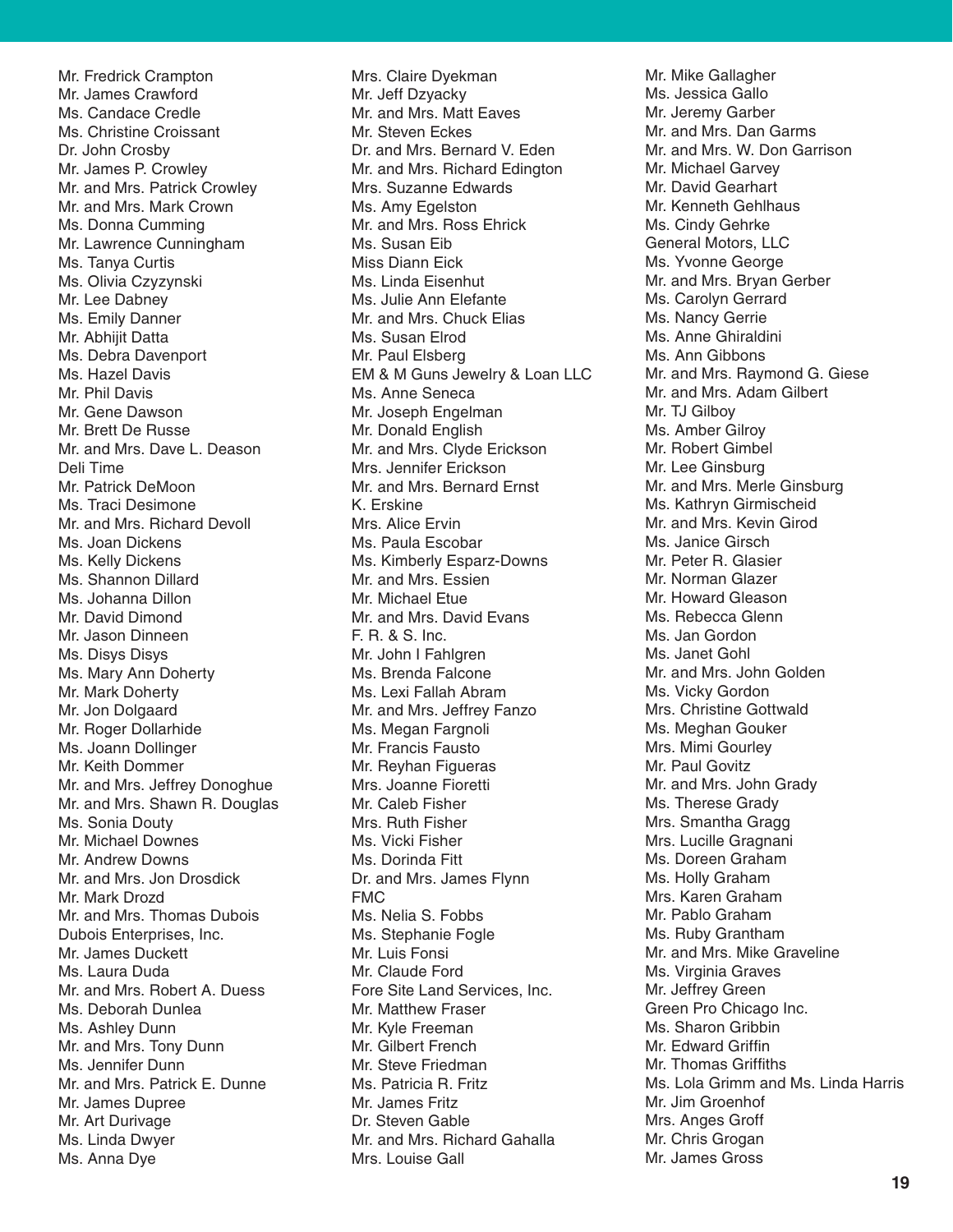Mr. Dave Groteluschen Ms. Katherine Grzybowski Ms. Cheryl A. Guardino Mr. William Guderley Ms. Paula Gustafson Mr. Lrein Guzik Ms. Jaime Haak Mr. Kerry Hackett Mr. Paul Haefner Mr. and Mrs. James Haggard Mr. Jeff Haggard Mr. Nathan Hale Ms. Lisa Hall Mr. Hamid Hamidi Mr. and Mrs. Charles Hanna Mr. Scott Hanna Ms. Joy Hannemann Mr. Tom Hannon Mr. and Mrs. Steven Hanson Ms. Leslie Hanson Mr. Phil Hanus Ms. Deirdre Hardiman Mr. George Hardy Ms. Mary A. Harris Andrew, Rosie, Bridget and Joshua Harris Mr. and Mrs. Robert Harris Mr. and Mrs. Frank Hart Ms. Karlene Hart Ms. Starletta Hart Ms. Anna Hartman Ms. Jaclyn Haselbauer Mr. and Mrs. Jeroen Hasenbos Dr. Paulette Hasier Mr. Jeremy Haskins Mr. Michael Hawksworth Mr. John Hawley Ms. Sandra Haycraft Mr. Reuben Haynes Mr. and Mrs. Roy C. Hays Ms. Lauren Heatherly Mr. Mark Hegarty Mr. and Mrs. Ben Heggen Ms. Sharon Heil Mr. Thomas Heisler Mr. Ken Heller Ms. Carla Henderson Ms. Charlottle Hendrickson Hervey International, Inc. Mr. David Herzog Hideout Inn Inc. Mr. and Mrs. Lyndon D. Hiebner Ms. Jessie Hierstein High Plains Horsemans Club Ms. Sherry Hill Mr. Thomas Hill Ms. Nancy Hindman Ms. Andrea Hird Ms. Evinage Hobson

Mr. and Mrs. Brad Hocker Dr. Stephen Hoesley Ms. Mary Ann Hoey Mr. Neil Hoffman Mr. Alexander Hollings Mr. Benjamin Hom Mr. Michael Hooley Mr. Chad Hoover Ms. Kista Hopkins Ms. Theresa Houck Mr. Garrett Hovest Mr. Benhamin Hoyt Mr. Adam Hruskocy Ms. Xinyuan Hu Ms. Sarah Huck Mr. and Mrs. Charles Huebner Mr. David Huey Mr. Brian Huffman Mr. Robert Huffman Ms. Linda Huhn Mrs. Teresa Humphrey Mr. George Hurley Mr. and Mrs. Randal Hutson Mr. Eric Hutton Ms. Marsha Hymas Mr. John Ibanez IBM Ms. Lydia G. Idoyaga Mr. James Imper Indiana Federation of BPW of Mt. Vernon Ms. Shannon Ioewy Ms. Laurel Jaecks Mr. Steven Jakubczak Mrs. Valerie Janz Mr. and Mrs. Franklin Jenkins JHS Natural Products John and Carol Walter Family Foundation Miss Breck Johnson Mr. and Mrs. Donald Johnson Mrs. Elisa Johnson Mr. Greg Johnson Ms. Janet Johnson Mrs. Marsha Johnson Mr. Chris Jones Mr. and Mrs. Jason Jones Mrs. Paula Jonker JP Morgan Chase & Co. Mr. Jay Judson Mr. Peter Juste Justgive.org Mrs. Karen Juvinall Mr. Peter Kacmarek Ms. Julia Kaefer Ms. Mary Kane Ms. Jean Marie Karazin Mr. Todd Karren Mr. Ryan Karvola

Ms. Julie Kassab Mr. Filippos Kavadias Ms. Charlene M. Kehoe Mr. Dennis Kelly Mrs. Lynne Kennedy Ms. Marvelyn Kessler Mr. John Ketz Mr. Mark Kharoufeh Kohl's Department Stores Mr. and Mrs. Dominic Kichenside Mr. and Mrs. Rob Kiepke Mr. and Mrs. Barb Kilday Mr. Jay Killeen Mr. Chase King Ms. Joany Kircher Ms. Tara Kirkland Ms. Erica Kitchen Mr. Frank Kling Mr. and Mrs. Joseph A. Klisz Jr. Mr. and Mrs. Tye J. Klooster Mr. and Mrs. Michael Klooster Mrs. Elizabeth Klumb Mr. and Mrs. Robert W. Knopik Mr. and Mrs. Dean Kocina Mr. Ilya Koffman Ms. Sheri Kokot Mrs. Carolyn Konz Mr. Greg Kosater Mrs. Jessica Kozloski Ms. Suzanne Kozlowski Ms. Terry Kral Ms. Kimberly B. Krause Mrs. Andrea Krauss Mr. and Mrs. Jason Kronewitter Ms. Marcia Kronn Mrs. Kimberly Krupa Mr. Joseph Kubasky Mr. and Mrs. Robert Kubsik Mr. Brandt Kucharski Ms. Staci Kucharski Mr. and Mrs. Robert A. Kuechenberg Ms. Linda Kuffel Mr. and Mrs. Gary Kulbieda Ms. Dorothea Kulp Mr. Ken Kummer Mr. Tom Kupetis Ms. Christin Kyle Dr. Keith Kyle Dr. Paul Kyle Ms. Patricia Lafollette Laguna Beach Unified Schools Mr. and Mrs. Walter Lake Lakeland College Mrs. Amber Lampe Ms. Ashlee Landis Ms. Catherine Lane Ms. Karen Lang Ms. Marlene Lang Mr. Joe Langel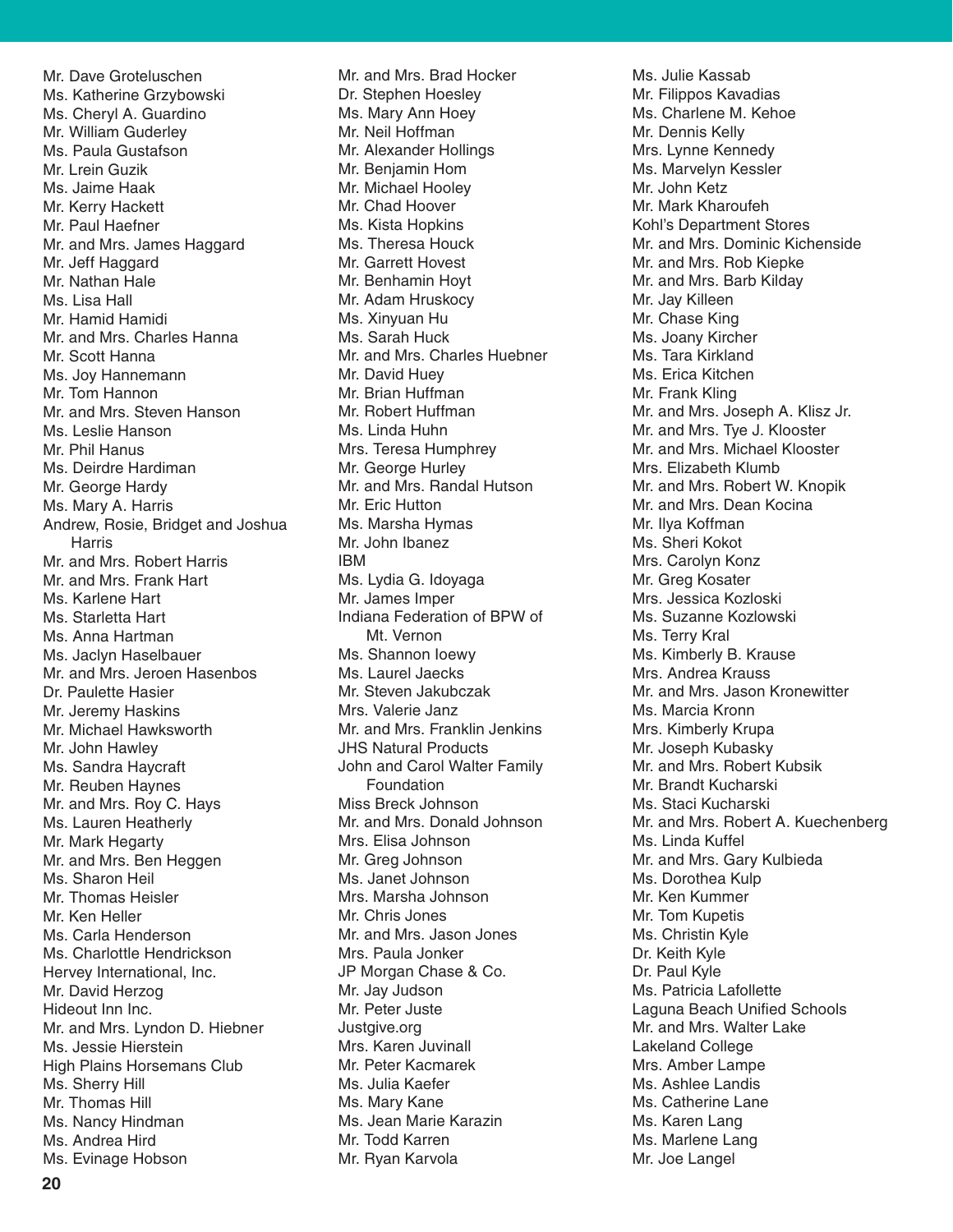Mr. Mark Lanigan Mr. Patrick LaPella Ms. Kristin Larsen Ms. Marcia Larsen Ms. Tiffany Latko Mr. Michael Latona Ms. Courtney Lauer Mrs. Elizabeth Lauer Mrs. Katerina Lauer Laufer Group International Ms. Ila Lauter Ms. Nicole Lavadie Mr. Clyayton Lawrence Ms. LouAnn Ledoux Mr. Connor Lee Lee & Sachs, Inc. Ms. Stacey Leebern Ms. Shelley Leftwich Ms. Vicki Leggett Ms. Kyna Legner Ms. Marsha Lehr Ms. Frances LeMay Mr. and Mrs. Robert Lennon Leo Burnett USA Mr. and Mrs. Clifford Levy Ms. Mary Ann Lewis Ms. Sherri Lewis Mr. and Mrs. Robert D. Libit Mr. and Mrs. Ray Lindsay Ms. Carolyn Lindsey Dr. and Mrs. Christopher Lis Mr. Christian L. Littler Mr. Robert Luckhart Mrs. Carol Lulinski Ms. Jennifer Luna Ms. Denise Lundy Mr. Pete Lusk Mr. Brian Lynch Mr. Casey Lynde Mr. Yves Maag Ms. Barbara MacDonald Ms. Lynn MacDonald Mr. and Mrs. Otto Machacek Ms. Mary Frances Macintyre Mr. Brian Magnan Mr. Roy Magnuson Mr. and Mrs. Jay Maher Ms. Agnes Maina Mr. and Mrs. Stephen Maison Mr. and Mrs. Pete Mallon Ms. Denise Mandik Mrs. Barbara Manning Dr. Guadalupe Manriquez Mr. and Mrs. James Mansk Dr. Richard Mansour Mr. and Mrs. John Marafino Ms. Denise Marchese Mr. Anthony R. Marchisotto Ms. Cathy T. Marquez

Mars, Mars and Mars, P.A. Mr. Billy Marsh Jr. Ms. Erika Mars Ms. Susan Marshall Mrs. Jami Marten Ms. Carol Martin Ms. Donna Martin Mrs. Kathy Martin Mrs. Lizette Martindale Mr. Richard Mascarenhas Mr. and Mrs. Scott A. Maskalunas Mr. Robert Massave Mr. Anthony Mastroianni Ms. Cheryl Mateja Mr. and Mrs. Bobby Matheny Mr. David Mather Mr. and Mrs. Richard J. Matzke Mrs. Randi Mayer Ms. Donna Mayne Mr. Justin McAlexander Ms. Kathleen P. McAuliffe Ms. Kelly McBride Ms. Beatrice McCaffrey Mr. Paul McCauley Mr. Roy McComb Ms. Cathleen A. McCoy Ms. Brenda McDonagh Mr. Kevin McElroy Mr. and Mrs. Freddy McFarren Mr. Troy McGahey Ms. Rachel McGee McGraw & Associates, Inc. Mr. and Mrs. William F. McKeown Ms. Bettina McMillion Ms. Christine Medrano Ms. Paula Meehan Ms. Toni Meehan Ms. Judy Megard Mr. James Meglio Ms. Colette Meisner Mr. Michaeleen Mennella Mr. Felix Mercado Dr. Christopher Mercendetti Ms. Diane Merna Mr. and Mrs. Robert C. Merrick Mr. and Mrs. Melvin Merrill Mr. Samuel Messina Mr. Jim Metcalf Metz Beverage Company Mr. Don Metzler Mr. and Mrs. Dennis Meyer Mr. and Mrs. Richard J. Meyer Mr. and Mrs. Richard Meyer Mr. Robert Meyer Mrs. Christine Michels E. F. Michiels Microlight Corp Ms. Laura Mierendorf Mrs. Christine Mifflin

Ms. Donna Miller Ms. Metta M. Miller Ms. Mindi Miller Mr. and Mrs. Paul G. Miller Mr. Randy Miller Mr. and Mrs. Ron Miller Mr. and Mrs. Scott Miller Mr. Michael Minton Mr. Wayne Mitchell Ms. Sara Mongerson Mr. James Montanez Mr. Carlos Monzon Ms. Diane Moore Mr. and Mrs. Leonard Moretti Miss Evelyn Morgan Mr. Rod Morgenstein Mr. Charles Morse Mr. and Mrs. Tim Mosier Mount Vernon Baptist Church Mr. and Mrs. Neil Muckinhoupt Mr. George Muller and Ms. Mitzi Lorentzen Ms. Colleen Murillo Mr. and Mrs. Patrick Murtaugh Ms. Vivian Musgrove My Tribute Gift Foundation, Inc. Mr. Collins Myrick, Jr. Ms. Misty Naas Mr. and Mrs. Paul Nachowicz Mr. Kristopher Nagel Mr. Anthony Nagy Ms. Evelyn Nakata National Development Council Mr. and Mrs. Wayne Natzke Ms. Karen Neighbors Ms. Katrina Neiley Mr. Barry Nelson Dr. Ellen Nelson Mr. and Mrs. Erik Nelson Mrs. Lauren Nelson Ms. Theresa Nelson Ms. Ursula Neuhaus Mr. John Neumann Mr. Jeffrey G. Newhouse Mrs. Donna Nichols Mr. Jesse Nichols Mr. Tyler Nierman Ms. Kinga Nikolov Mrs. Rachel Nix Ms. Karen Morgan Noland Mr. and Mrs. Rueben Nordin Mr. Marcus Norman Mr. and Mrs. Mitch Northcutt Mr. Joseph Norvell Mr. Hector Nunez Ms. Kathleen A. Oates Mr. William Oberg Ms. Elizabeth O'Conor Mr. and Mrs. Sean O'Conor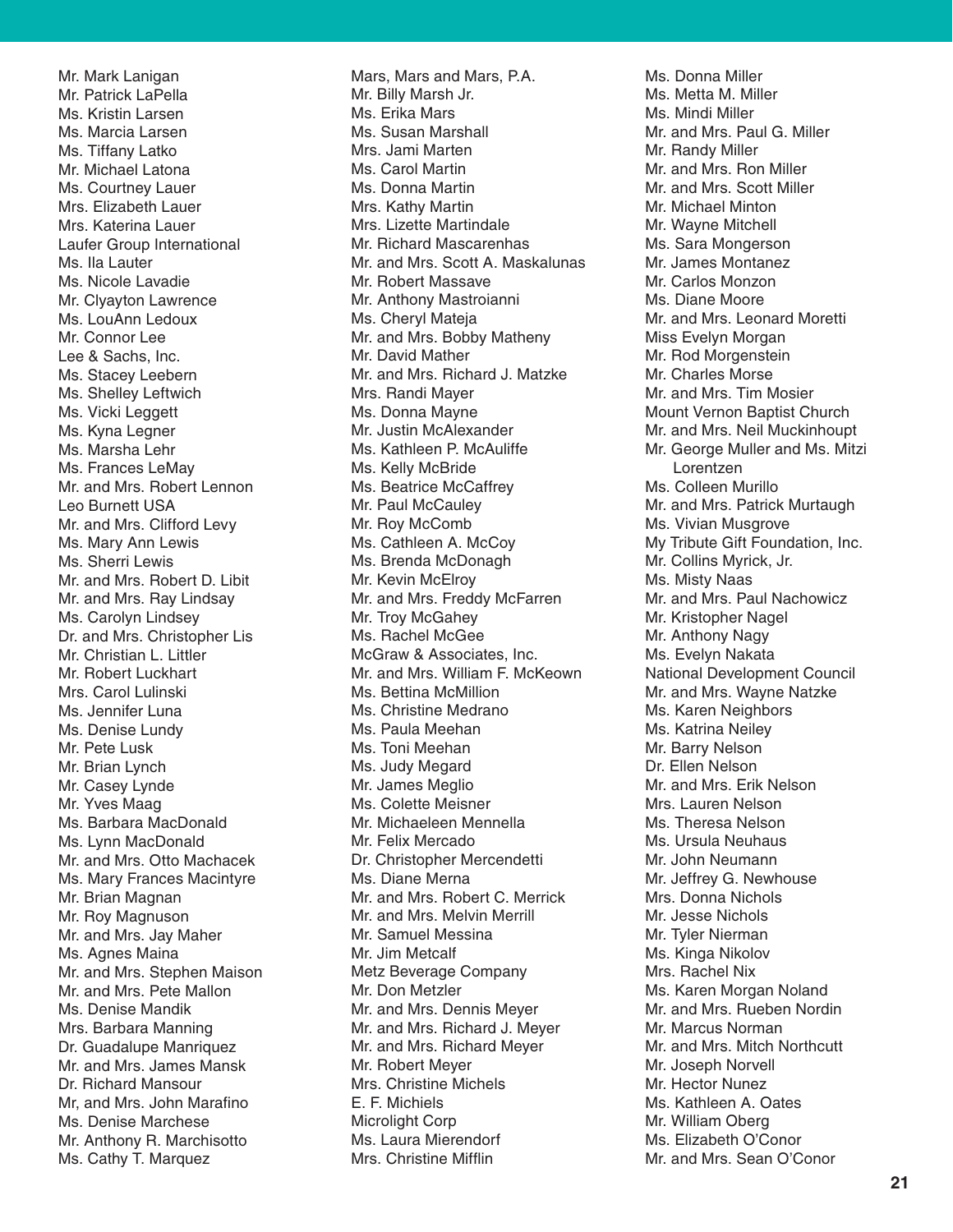Mrs. Patricia O'Driscoll Ms. Kim O'Halloran Mr. John Ohanesian Mr. Kevin Ohara Mr. David Okelberry Mr. Ryan O'Leary Mr. and Mrs. Lee Oliver Mr. Robert Oliver Mr. Craig Olson Mr. and Mrs. Joseph O'Malley One Vista, L.L.C. Ms. Gracie Orr Ms. Ann Marie Orrico Ms. Jane Oshea Mrs. Judith Osiecki Mr. Brian Osterhaus Ms. Ellen Ostheller Mr. Allen Overeem Mr. Will Owen Mr. Marc Owen Mr. and Mrs. Jim Ozog Ms. Trudy Pachico Mr. and Mrs. David Packard Mr. Chris Pangilinan Ms. Mary Parello Ms. Allison Parish Ms. Jeanah Park Ms. Jessica Parr Dr. Dinesh Patel Dr. Kamal M. Patel Mr. David Patrick Mr. Chad Patterson Mr. Ivan Paynter Ms. Jennifer Pearlsall Mr. David Peck Ms. Ronda Pederson Ms. Risa Pegler Pepsico Foundation Mr. Jonathan Perl Mr. and Mrs. Anthony Perre Ms. Barbara Perry Ms. Lindsey Anne Perry Peter of London 1, L.L.C. Ms. Cheryl Petersen Ms. Clare Petersen Ms. Kirsten Peterson Mr. Keith Petri PharMerica Corporation Mrs. Michelle Phillips Ms. Mary Piemonte Mr. and Mrs. Denver Pittman Mr. and Mrs. John Pitts Ms. Cynthia Ply PLZ Aeroscience Corporation Mr. David Pock Mr. and Mrs. Roger L. Poffenberger Mr. and Mrs. Daniel Polatsek Porte Brown, LLC Ms. Susan Poulsen

Mr. Robert Prais Mr. Howard Prather Mr. and Mrs. Christopher J. Pfeiffer Mr. Eric Price Mr. and Mrs. Donald Primrose Mr. Brent Prouix Mr. Todd Prynn Ms. Rachel Pulver Mr. and Mrs. Brian Purdy Mrs. Teresa Purses Mr. Mark Qualls Ms. Leigh Quinlisk Ms. Amanda Quitmeyer Dr. and Mrs. Raed Rahman Mr. and Mrs. John Ray Sailer Ms. Kate Rainey Mr. and Mrs. Bojan Rajkovic Ms. Linda Rambo Mr. Chris Ramsey Mrs. Deniz Razon Mr. Daniel Real Mr. Jeffrey L. Ream Recycling & Waste Reduction Mr. James Reddick Ms. Mimi Redding Mr. Steven Reed Ms. Amy Reagan Mrs. Shannon Remaly Ms. Barbara Repking Mr. R. Joshua Reynolds Mr. Steven Rhone Ms. Andrea Richards Mrs. Barbara E. Richardson Ms. Alicia Riebau Mr. Michael Rini Mr. John Rippinger Mr. Stephen Rison Ms. Christine M. Rittenhouse Ms. Connie Rivera RJL Systems, Inc. Ms. Esmee Roberts Mr. and Mrs. Randy Roberts Dr. Layne Robinson Mrs. Sharon Robinson Ms. Deborah Robles Mr. William Rock Mr. and Mrs. John Roethke Mrs. Penny Rogers Ms. Lori Roggentine Mr. Louis Roitblat Mr. James J. Romanelli Mrs. Susan Romero Mr. David Rosal Ms. Lisa Rosenberg Ms. Vernon Ross Ms. Sandra Rothfeld Mr. Tony Roush Ms. Erin Rubin Ms. Sandra Rubio

Mr. Walt Ruday Mr. Michael Rude Mr. Terry Ruff Mr. John Rutzler Mr. James Ryan Mr. and Mrs. Robert Ryan Mr. David Rymarz Mrs. Linda Saca Mr. and Mrs. Edward Saddler Mr. Zach Sakas Mr. Jerry Saldana Mr. Charlie Samuels Mr. and Mrs. Thomas Sanford Ms. Jessica Santiago Ms. Anna Saunders-Nero Ms. Betty Sayad Dr. Lois Sayrs Mrs. Suzanne Scanlan Ms. Tammy Schauer Ms. Sharon Schembri Mrs. Lora Schevikhoven Ms. Kari Schiffman Ms. Susan M. Schlesinger Mrs. Rosemary Schmidt Mrs. Susan Schmidt Mr. David Schneider Mr. Philip Schneider Mr. Alan Schroeder and Mrs. Elena Roman Mr. and Mrs. Oliver Schugel Mr. Claus Schulmeister Mr. and Mrs. Robert E. Schulze Ms. Susan K. Schultz Mr. Jeff Schutter Schwab Charitable Fund Mr. Robert Schwarz Mr. and Mrs. Joseph Schweers Scottsdale League for the Arts Ms. Martha Seabrooks Ms. Tammy Seilheimer Mr. and Mrs. Steve Serck Mr. and Mrs. Roy Settler Mr. David Sewall SFA's Dancers Against Cancer Mr. and Mrs. Shah Ms. Shelia Shaw Mr. Ronald Sheldon Mr. David Shelton Mr. and Mrs. William Shepard, Jr. Ms. Karen Shier Mr. Edward Sides Mr. Micahel Siegel Ms. Georgette Gilbert Simmons Mr. Michael S. Simmons Ms. Penelope Simpson Mr. Derek Sington Dr. and Mrs. Pakorn Sirijintakarn Ms. Melinda Sivecz Ms. Janice Slater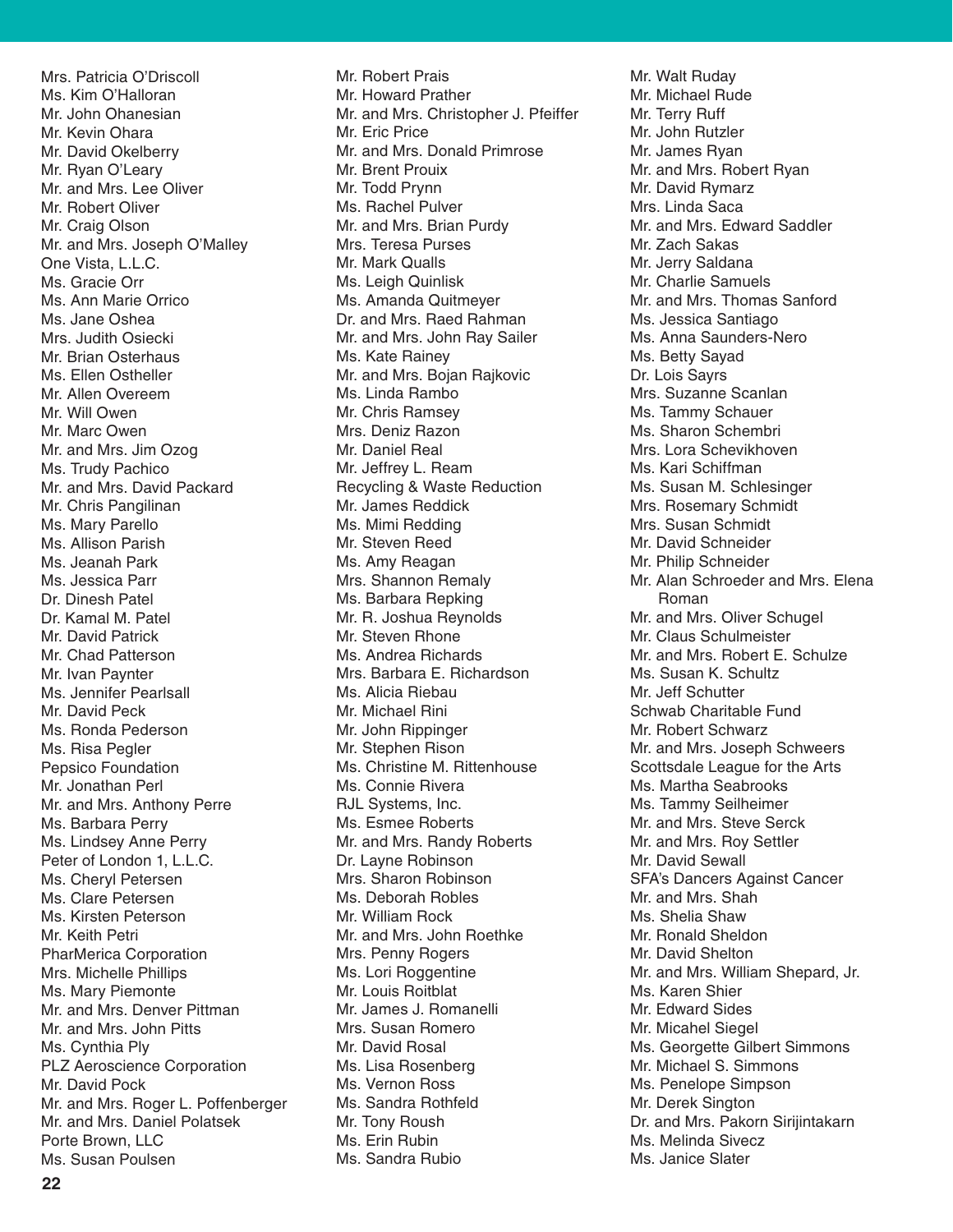Mrs. Betty Rae Smith Mr. Edward Smith Mr. Larry Smith Mr. and Mrs. Ray Smith Miss Sierra Smith Ms. Shealin Smoot Mr. and Mrs. Joshua Snyder Mr. Carlos Solana Sommer Farms, Inc. Mr. James T. Sommer Mr. Ed Sommers Dr. William Soper Southern Crescent Anesthesiology Mr. and Mrs. Michael Spadaccini Ms. Meghan Spear Mr. and Mrs. Roert Spicknall Mr. Francis Spicola Ms. Joan Spiotto Ms. Susan Sportsman Mr. Chris Stadelman Mr. and Mrs. David Stahl Ms. Polina Stamenkovich Mr. and Mrs. Darrell Stangle Mr. Lara and Ms. Stant Dr. Richard Stark Mr. Michael Stelpstra Ms. Kathryn Stephan Ms. Margo Sterne Ms. Alicia I. Stevenson Mr. and Mrs. Stephen Stillman Ms. Angie Stock Mr. and Mrs. Robert Stockley Ms. Angel Stojkovich Ms. Deanna Stowell Ms. Millie Strohm Mr. Brendan Sullivan Dr. Narayan Sundaram Mr. and Mrs. Arthur Susser Ms. Margaret Swanson Ms. Christy Sykes Mrs. Julie Sylvester Ms. Kathleen Szopinski Ms. Susan Takaki Mr. and Mrs. James Talbert Mr. Matthew Tallman Mr. Taeao Tauanuu Teamsters Joint Council No. 16 Mr. David Templer Ms. Kimberley Terzis Ms. Carolyn S. Tetzlaff Ms. Tracy Tetzner The Joyner Family Charitable Giving Fund The Magnum Opus Co. The Sox Box Ms. Danielle Theroux Ms. Alice Thomas Thomas Lechowicz & Associates Mr. Randy Thomas

Col. James D. Thompson Thrive Frozen Nutrition, Inc. Mr. Herman Tiemens Mr. and Mrs. Roger Torbik Mr. and Mrs. Charles M. Towns Towns Financial Services, Inc. Ms. Johanna Trapezio Tritech Marketing Tucson USBC Women's Bowling Association, Inc. Mr. Martin Tully Ms. Paula Tully Mr. and Mrs. Michael C. Tunner Ms. Courtney Turner J. Turner Ms. Debbra Tyson Mr. and Mrs. David Uhde Union Baptist Church Mr. Jason Urman Mr. Mark Vanecko Mrs. Lynette VanOyen Ms. Donna Varichak Mr. Edward Vasko Mr. Nigel Vaughan Mr. and Mrs. Dave Veit Ms. Naren Velu Mr. and Mrs. Chris Venem Ms. Debra Vidal Mr. Richardo Villota Ms. Mary Vinther Ms. Patricia Virden Mr. Dennis Virnich and Ms. Julie **Grobart** Ms. Barbara Visin Mr. and Mrs. Paul Vitti Mr. and Mrs. Jim Vogel Mr. George Vogle Ms. Ekta Vohra Mr. and Mrs. Arthur Volstad Mr. Leonard Vorters Mr. and Mrs. Edward Votroubek Ms. J Vreede-Schaay Mrs. Kathleen Wade Ms. Jessica Wagner Ms. Lindsey Wagner Mr. and Mrs. Joseph Wagner - Corona Ms. Elizabeth Walczak Mr. Mike Walker Mr. Nathan Walker Walsh Brothers Construction Ms. Julie Walter Ms. Paula Warren Dr. Robert Wascher Mr. Talbot Watkins Ms. Vernaline Watson Mr. Douglas Weatherson Ms. Diane Weatherwax Dr. Jeffrey Weber Mr. William Weisfuse

Mr. and Mrs. Gregg Weisser Mr. Andrew Welch Ms. Louise Welch Mr. Jeffrey Welkomer Mr. Randal Westacott Ms. Shirley Weston Ms. Pattie Westrate Mr. Michael Weyand Mr. Doug White Ms. Maryrose N. White Mr. Thomas S. White, III Mr. James Whitman Ms. Candace Wiest Ms. Linda Wiland Mr. Stephen Wild Mr. David Wilde Mr. William Wiley Dr. Samuel Willens Ms. Deborah A. Williams Mr. Greg Williams Ms. Kathy Williams Ms. Sarah Williams Mr. Scott Williams Mr. Tony Williams Mr. and Mrs. Donald Wilson Mrs. Jeannette Wilson Ms. Keely Winiger Mr. and Mrs. Paul Winn Ms. Jane Winter Mr. Adam Wit Ms. Edna Witte Ms. Terri Wogan Mr. Chris Wolf Ms. Teresa Wollgast Wolters Kluwer Mr. Edward Woods Ms. Shirley Wooley WV School Psychologists Assoc. Mr. Ron Yakus, Jr. Mr. Andrew Yang Mrs. Julie Yepsen Mr. and Mrs. Randy Yonker Ms. Olga Yuhas Ms. Janine Zaremba Ms. Barbara Zarnikow Mr. Steve Zavodnick Mr. David Zibell Mrs. Joanne Zinman Mr. Martain Zlatanski Mr. and Mrs. Jay Zsorey

These donations represent cash gifts received from July 1, 2013 - June 30, 2014. We make every attempt to include and highlight the generosity of our donors. If your name is not included on this list and you made a donation of \$100 or above please let us know.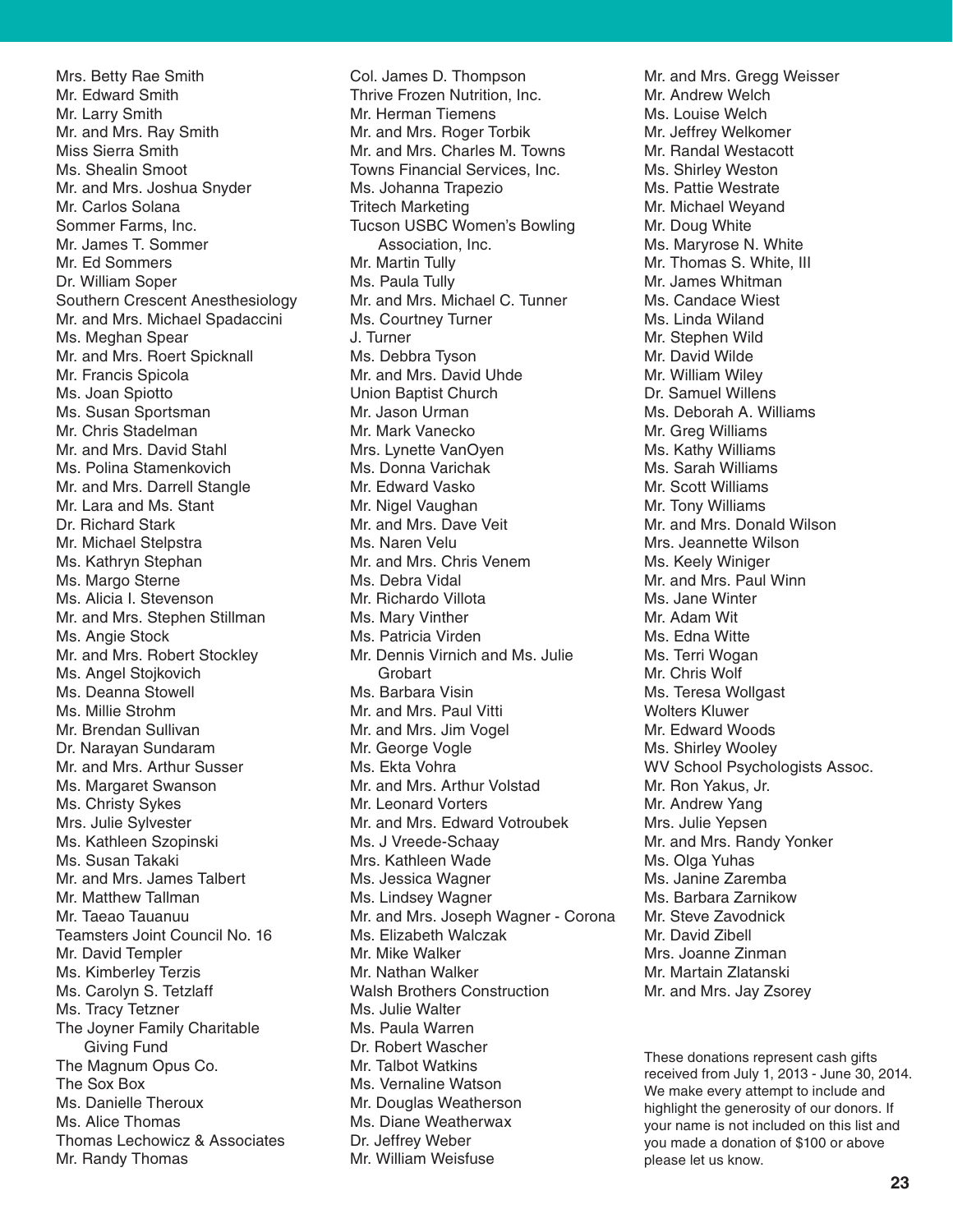## **LEADERSHIP**

## **BOARD OF DIRECTORS**

**Chairman Richard J Stephenson** *Chairman of the Board, Cancer Treatment Centers of America*

**Vice Chairman Bruce Lubin** *President, Illinois Commercial & Specialty Banking, The PrivateBank*

**Treasurer Michael T. Mullins** *Partner, Winston & Strawn, LLP*

**Secretary Rhonda Kokot** *Managing Partner, Simple Truth* **Janice Anderson** *Shareholder, Polsinelli*

**Susan Fleming** *Vice President of Marketing, Catamaran*

**Heather Kane** *Senior Vice President, Exchange Strategy, UnitedHealthcare*

**Jennifer Stephenson Keller** *Director, Stephenson Family Foundation/Celebrate Life Foundation*

**Robert Mayo** *Vice Chairman, Cancer Treatment Centers of America*

**Deniz Razon** *Sr. Global Marketing Director, Oncology Strategy & Growth, Baxter BioScience*

**Edwin Roberson** *President, Raphael Biotech, Inc.* **Dottie Rzeszutko** *Chief Financial Officer, CA Fortune* 

**J. Terry Simmons** *V.P. of Global Purchasing & Supplier Management, AbbVie, Inc.*

**Mary Lou Smith** *Co-Founder, Research Advocacy Network*

**Stacie J Stephenson** *Chairman, Functional Medicine, Cancer Treatment Centers of America*

**Christopher Surdenik** *Chief Executive Officer, Call One*

**Harlan Teller** *Interim V.P., Marketing & Communications, Northern Illinois University*

**Ex-Officio: Teresa Hall Bartels**  *President, Gateway for Cancer Research*

## **BOARD OF SCIENTIFIC COUNSELORS**

**Chairman Nelson Chao, MD, MBA**  *Chief Division of Cell Therapy Duke University Medical Center*

**Lise Alschuler, ND, FABNO** *Naturopathic Doctor Naturopathic Specialists*

**Robert Fine, MD** *Director of Experimental Therapeutics, Irving Comprehensive Cancer Center Columbia University* 

**Timothy Fleming, PhD**  *Research Professor of Genetics & Surgery, Washington University School of Medicine*

**Judy Fulop, ND, FABNO** *Naturopathic Doctor, Northwestern Integrative Medicine*

**Paul Haluska, Jr. MD, PhD** *Associate Professor of Oncology, Cancer Immunotherapy, Mayo Clinic*

**Roy A Jenson, MD**  *Director, Kansas Masonic Cancer Research Institute*

**Ronald Morton, Jr., MD, FACS** *Chief Surgical Officer, American Medical Systems.*

**Kouros Owzar, PhD** *Professor of Biostatistics & Bioinformatics, Duke University Medical Center*

**Alberto Pappo, MD** *Member, St. Jude Faculty; Director, Solid Tumor Division; Co-Leader, Developmental Biology and Solid Tumor Program*

**Joseph Pizzorno, Jr., ND** *Founder and President Emeritus Bastyr University*

#### **Rich Rieger**

*Senior Director, Global Pharmaceutical and Reconstitution Device Marketing, Baxter Healthcare; Board of Directors, Be the Match Foundation; Cancer Caregiver*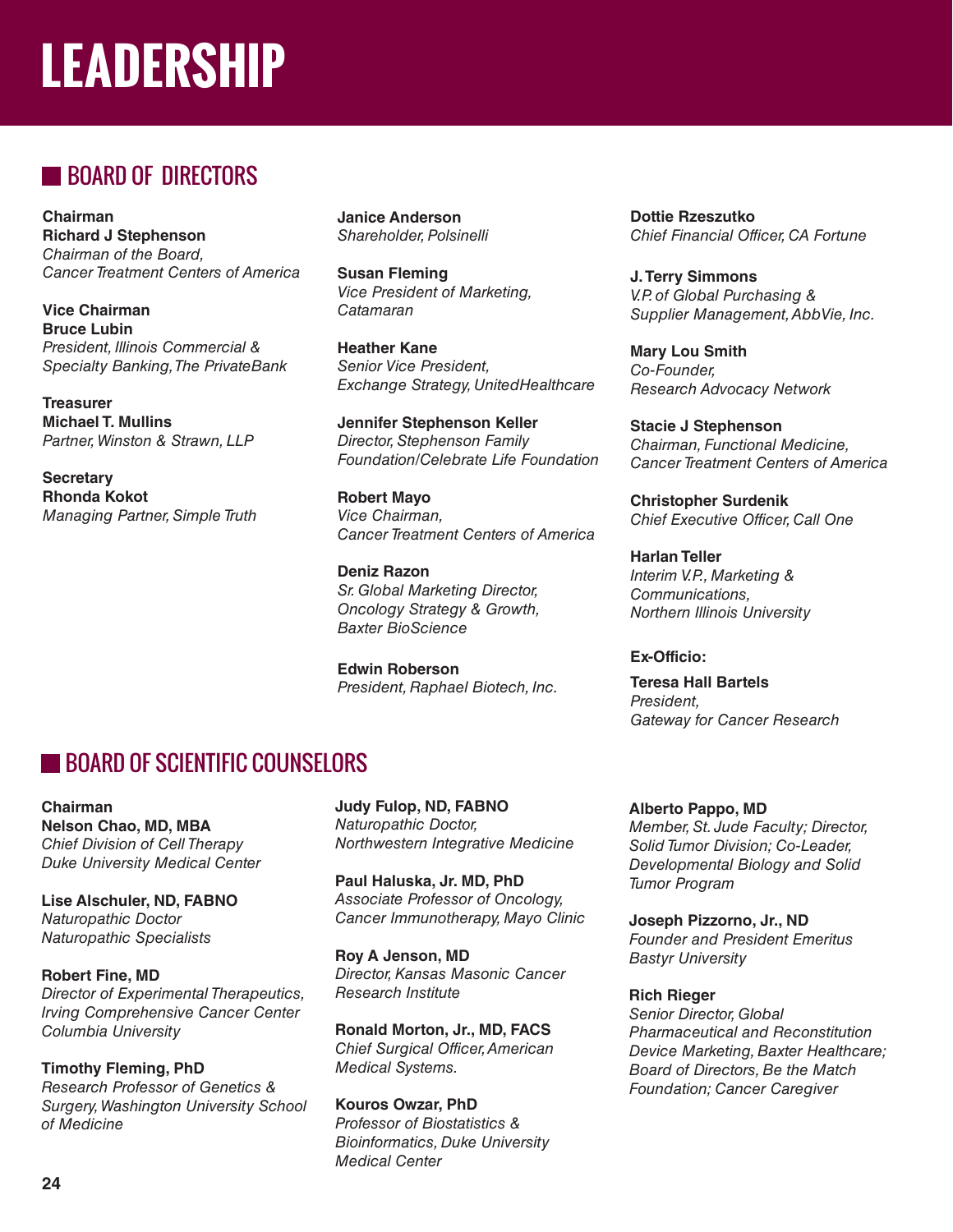## RESEARCH ADVISORY COMMITTEE

**Chairman Robert Mayo** Cancer Treatment Centers of America

**Gary Deng, MD, PhD** Memorial Sloan-Kettering Cancer Center

**Razelle Kurzrock, MD** UC San Diego Moores Cancer Center

**Eveline Mumenthaler** Rising Tide Foundation

**Deniz Razon** Baxter Healthcare **Jordi Rodon, MD** Vall d'Hebron University Hospital, Barcelona

**Mary Lou Smith, JD** Research Advocacy **Network** 

**Stacie J Stephenson, DC, CNS** Cancer Treatment Centers of America

**Vivek Subbiah, MD** MD Anderson

## **ASSOCIATES BOARD**

**Communications Chair Whitney Ahrens**  Edelman

**Membership Chairs:**

**Jimmy Georgalas** International Capital Investment Company

**Kathleen Corrigan** Northwest Community **Hospital** 

**Treasurer Sierra Smith**  Cancer Treatment Centers of America

**Secretary Melissa Ciani** Medtronic

**Justin Alden** Medical Search **Technologies** 

**Diana Bell** FTI Consulting

**Denise Duffy** Clune Construction

**Jonathan Funston** Aon

**Meghan Garofolo** Brown Legacy Group

**TJ Gilboy**  Pearre & Associates **Dana Hassey** Aquent

**David Jacobs** Sheridan Legacy Group

**Christi Mayo**  Cancer Treatment Centers of America

**Jessica Parr** Hub International

## GATEWAY TEAM MEMBERS

**Teresa Hall Bartels**  President

**Jerian Dixon-Evans** Research Grants **Administrator** 

**Jeremy Garber** Development Specialist

**Kathy Gehrig** Executive Assistant

**Karen Kay** Director of Development

**Ashlee Landis**  Marketing Specialist

**Elaine Oatmeyer** Development Officer – Eastern Region

**Domarina Oshana, PhD** Director of Research and Grants

**Marc Portugal**  Development Manager

**Adriana Rosales** Research and Grants Specialist

**Delora Senft**  Development Specialist **Katie Wheat**  Development Officer – Western Region

**Julie Widmer** e-Marketing Manager

**Victor Young**  Manager of Marketing and Communications